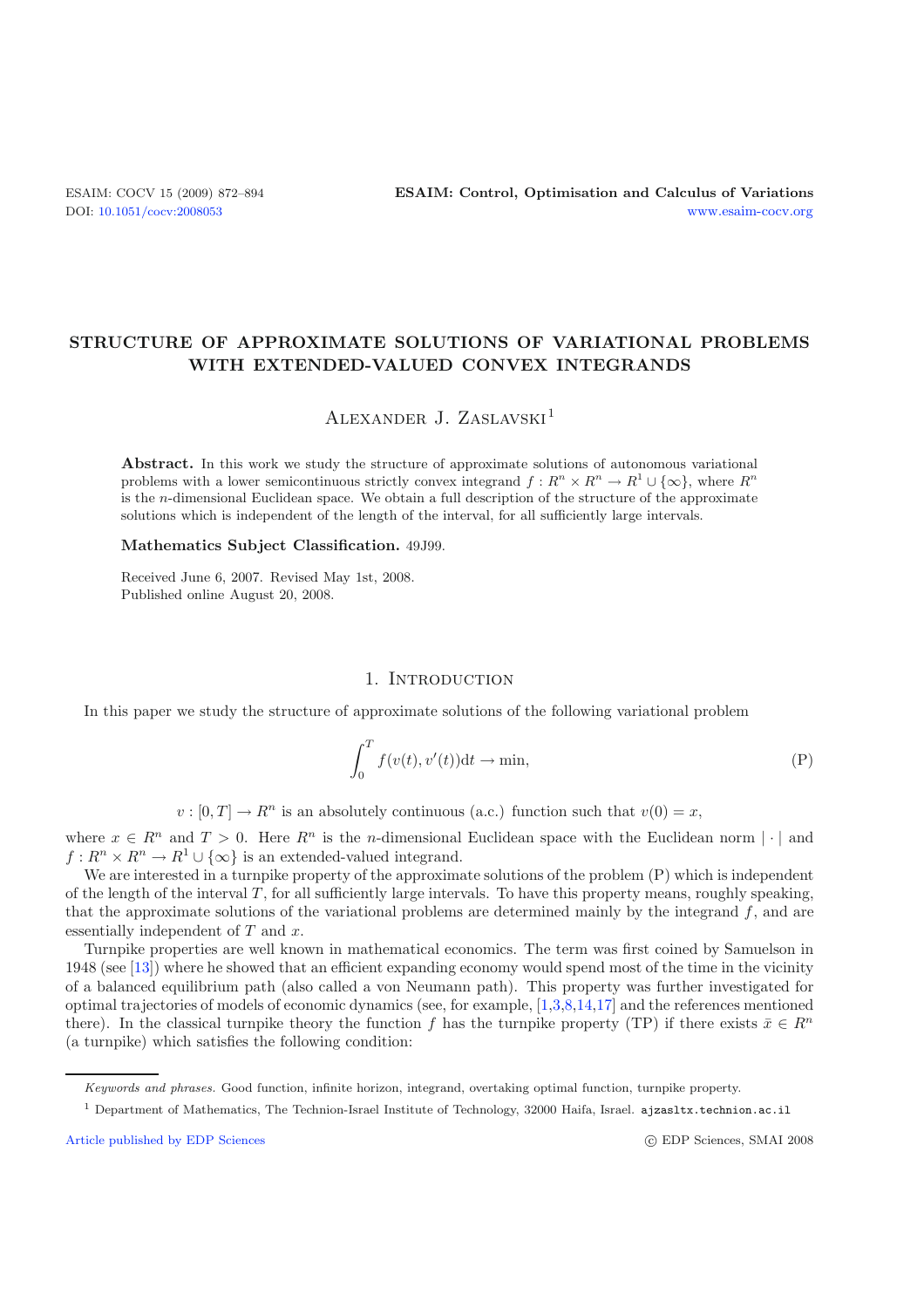For each  $M, \epsilon > 0$  there is a natural number L such that for each number  $T \geq 2L$ , each  $x \in R^n$  satisfying  $\leq M$  and each solution  $v : [0, T] \to R^n$  of the problem  $(P)$  the inequality  $|v(t) - \bar{x}| \leq \epsilon$  holds for all  $|x| \leq M$  and each solution  $v : [0, T] \to R^n$  of the problem (P) the inequality  $|v(t) - \bar{x}| \leq \epsilon$  holds for all  $t \in [L, T - L]$  $t \in [L, T - L].$ 

Note that  $L$  depends neither on  $T$  nor on  $x$ .

In the classical turnpike theory  $[1,3,8,14]$  $[1,3,8,14]$  $[1,3,8,14]$  $[1,3,8,14]$  the cost function f is strictly convex. Under this assumption the turnpike property can be established and the turnpike  $\bar{x}$  is a unique solution of the minimization problem  $f(x, 0) \to \min, x \in \mathbb{R}^n$ . In this situation it is shown that for each a.c. function  $v : [0, \infty) \to \mathbb{R}^n$  either the function

$$
T \to \int_0^T f(v(t), v'(t))dt - Tf(\bar{x}, 0), T \in (0, \infty)
$$

is bounded (in this case the function v is called (f)-good) or it diverges to  $\infty$  as  $T \to \infty$ . Moreover, it is also established that any  $(f)$ -good function converges to the turnpike  $\bar{x}$ . In the sequel this property is called the asymptotic turnpike property.

Recently it was shown that the turnpike property is a general phenomenon which holds for large classes of variational and optimal control problems without convexity assumptions. (See, for example, [\[7](#page-22-6)[,15](#page-22-7)[–17](#page-22-5)] and the references mentioned therein.) For these classes of problems a turnpike is not necessarily a singleton but may instead be a nonstationary trajectory (in the discrete time nonautonomous case) or an absolutely continuous function on the interval  $[0, \infty)$  (in the continuous time nonautonomous case) or a compact subset of the space  $R^n$  (in the autonomous case). Note that all of these recent results were obtained for finite-valued integrands  $f$  (in other words, for unconstrained variational problems). In this paper we study the problems  $(P)$ with an extended-valued integrand  $f: R^n \times R^n \to R^1 \cup {\infty}$  (in other words, constrained variational problems). Clearly, these constrained problems with extended-valued integrands are more difficult and less understood than their unconstrained prototypes in [\[15](#page-22-7)[–18\]](#page-22-8). They are also more realistic from the point of view of applications. As we have mentioned before in general a turnpike is not necessarily a singleton. Nevertheless problems of the type (P) for which the turnpike is a singleton are of great importance because of the following reasons: there are many models for which a turnpike is a singleton; if a turnpike is a singleton, then approximate solutions of (P) have very simple structure and this is very important for applications; if a turnpike is a singleton, then it can be easily calculated as a solution of the problem  $f(x, 0) \to \min, x \in \mathbb{R}^n$ .

In our recent paper [\[19](#page-22-9)] the goal is to understand when the turnpike property holds with the turnpike being a singleton. We show there that the turnpike property follows from the asymptotic turnpike property. More precisely, we assume that any  $(f)$ -good function converges to a unique solution  $\bar{x}$  of the problem  $f(x, 0) \to \min$ ,  $x \in \mathbb{R}^n$  and show that the turnpike property holds and  $\bar{x}$  is the turnpike (see [\[19](#page-22-9)], Thm. 1.1). Note that in [19] we do not use convexity assumptions. It should be mentioned that analogous results which show that turnpike properties follow from asymptotic turnpike properties for unconstrained variational problems with finite-valued integrands were obtained in [\[7](#page-22-6)[,17\]](#page-22-5).

The goal of the present paper is to study the structure of approximate solutions of the problems (P) in the regions [0, L] and  $[T - L, T]$  (see the definition of the turnpike property). We will show (see Thm. 3.2) that if  $v : [0, T] \to R^n$  is an approximate solution of the problem (P), then for all  $t \in [0, L]$  the state  $v(t)$  is arbitrary close to  $X(t)$  where  $X: [0, \infty) \to \mathbb{R}^n$  is a unique solution of a certain infinite horizon optimal control problem satisfying  $X(0) = x$ . We will also show (see Thm. 3.3) that if  $v : [0, T] \to \mathbb{R}^n$  is an approximate solution of the problem (P), then for all  $t \in [0, L]$  the state  $v(T - t)$  is arbitrary close to  $\Lambda(t)$ , where  $\Lambda: [0, \infty) \to R^n$  is a unique solution of a certain infinite horizon optimal control problem which does not depend on  $x$ . These results are established when the function f is strictly convex. In this case combining Theorem 1.1 of  $[19]$  $[19]$  and Theorems 3.2 and 3.3 of the present paper we obtain the full description of the structure of approximate solutions of the problems  $(P)$ . Note that the structure of approximate solutions of the problems  $(P)$  in the region  $[0, L]$  depends on x while their structure in the region  $[T - L, T]$  does not depend on x. Actually it depends only on f and we have here a new kind of the turnpike property.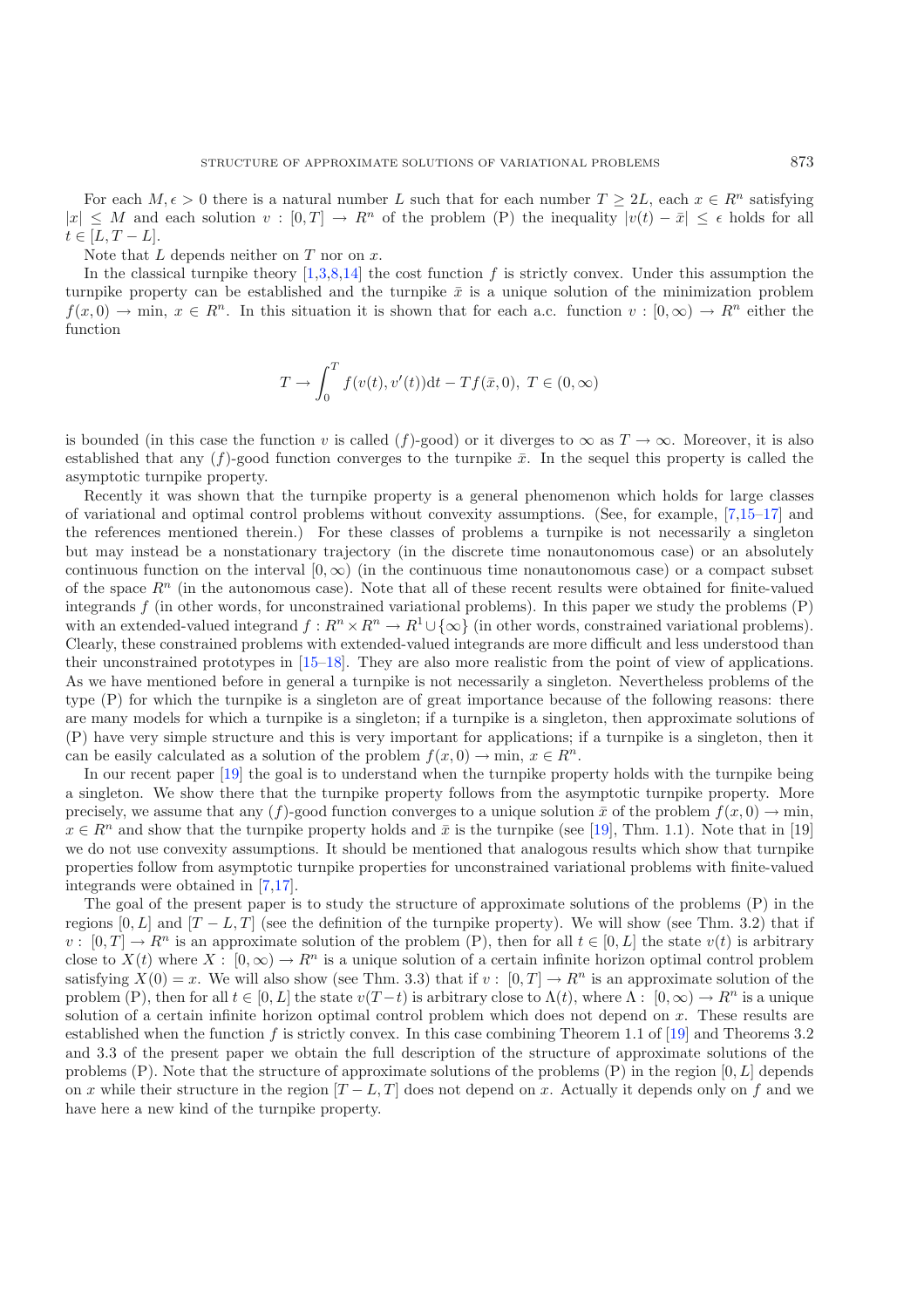#### 2. Preliminaries

In this paper we denote by mes(E) the Lebesgue measure of a Lebesgue measurable set  $E \subset R^1$ , denote by | $\cdot$ | the Euclidean norm of the *n*-dimensional space  $R^n$  and by  $\langle \cdot, \cdot \rangle$  the inner product of  $R^n$ . For each function  $h: X \to R^1 \cup \{ \infty \}$  where X is nonempty set dom(b)  $\Rightarrow$   $\{x \in X : h(x) \leq \infty \}$  $h: X \to R^1 \cup {\infty}$ , where X is nonempty, set  $dom(h) = {x \in X : h(x) < \infty}$ . Let  $a > 0$ ,  $\psi : [0, \infty) \to [0, \infty)$  be an increasing function which satisfies

$$
\lim_{t \to \infty} \psi(t) = \infty \tag{2.1}
$$

and let  $f: R^n \times R^n \to R^1 \cup {\infty}$  be a convex lower semicontinuous function such that the set dom(f) is nonempty and closed and that

$$
f(x,y) \ge \max{\{\psi(|x|), \ \psi(|y|)|y|\}} - a \text{ for each } x, y \in R^n. \tag{2.2}
$$

We suppose that there exists  $\bar{x} \in \mathbb{R}^n$  such that the following assumption holds: (A1)  $(\bar{x}, 0)$  is an interior point of the set dom(f) and

$$
f(\bar{x},0) \le f(x,0) \text{ for all } x \in \mathbb{R}^n. \tag{2.3}
$$

**Remark 2.1.** Note that the existence of  $\bar{x} \in R^n$  satisfying (2.3) follows from (2.1) and (2.2). In this paper we also assume that  $(\bar{x}, 0)$  is an interior point of the set dom(f).

They are well-known facts from convex analysis [\[12](#page-22-10)] that the function f is continuous at the point  $(\bar{x}, 0)$  and that there is  $l \in R^n$  such that

$$
f(x,y) \ge f(\bar{x},0) + \langle l, y \rangle \text{ for each } x, y \in R^n.
$$
 (2.4)

We also assume that for each pair  $(x_1, y_1), (x_2, y_2) \in \text{dom}(f)$  such that  $(x_1, y_1) \neq (x_2, y_2)$  and each  $\alpha \in (0, 1)$ the inequality

$$
f(\alpha(x_1, y_1) + (1 - \alpha)(x_2, y_2)) < \alpha f(x_1, y_1) + (1 - \alpha)f(x_2, y_2) \tag{2.5}
$$

holds. This means that the function f is strictly convex. The integrand f was considered in [\[19](#page-22-9)], Example 2. It was shown there that all the results of  $[19]$  $[19]$  hold for the integrand  $f$ .

In our study we will use an integrand  $L$  defined by

$$
L(x, y) = f(x, y) - f(\bar{x}, 0) - \langle l, y \rangle \text{ for all } x, y \in R^n.
$$
\n
$$
(2.6)
$$

We consider the following variational problem

$$
\int_0^T f(v(t), v'(t)) \mathrm{d}t \to \min,
$$

 $v : [0, T] \to R^n$  is an a.c. function such that  $v(0) = x$ ,

where  $x \in R^n$  and  $T > 0$ .

For each  $x \in R^n$  and each number  $T > 0$  set

$$
\sigma(f, T, x) = \inf \left\{ \int_0^T f(v(t), v'(t)) dt : v : [0, T] \to R^n \text{ is an a.c. function satisfying } v(0) = x \right\},\qquad(2.7)
$$

$$
\sigma(f, T) = \inf \left\{ \int_0^T f(v(t), v'(t)) dt : v : [0, T] \to R^n \text{ is an a.c. function} \right\}.
$$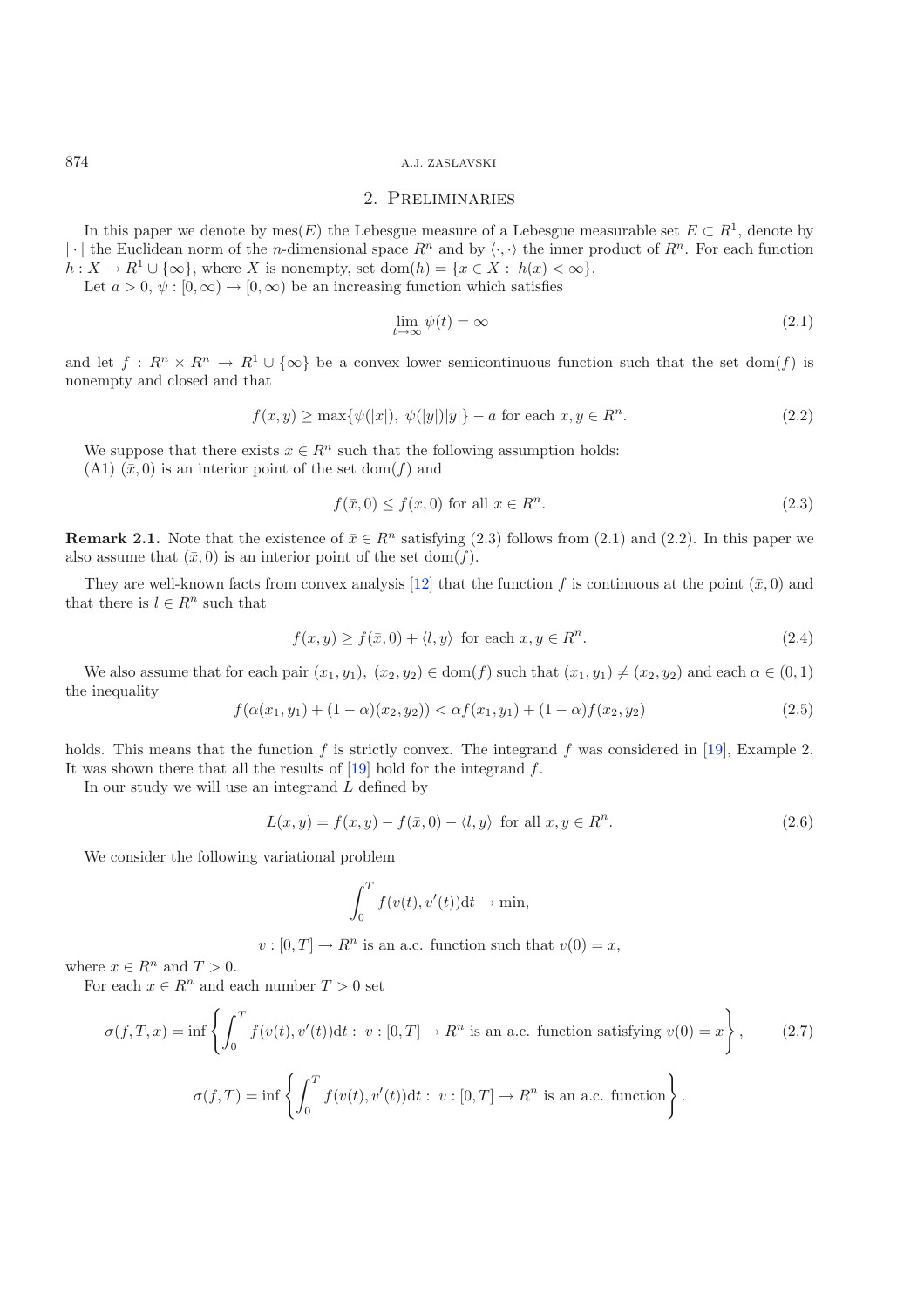For each  $T_1 \in R^1$ ,  $T_2 > T_1$  and each a.c. function  $v : [T_1, T_2] \to R^n$  set

$$
I^{f}(T_1, T_2, v) = \int_{T_1}^{T_2} f(v(t), v'(t)) dt.
$$
\n(2.8)

In  $[19]$  $[19]$  we study a class of integrands which contains the integrand f and obtain the following useful results. **Proposition 2.1** ([\[19](#page-22-9)], Prop. 7.1). For each  $M > 0$  there exists  $c_M > 0$  such that

 $\sigma(f,T,x) \geq Tf(\bar{x},0) - c_M$ 

*for each*  $x \in R^n$  *satisfying*  $|x| \leq M$  *and each*  $T > 0$ *.* 

By Proposition 2.1 for each a.c. function  $v : [0, \infty) \to \mathbb{R}^n$  the function

$$
T \to \int_0^T f(v(t), v'(t)) \, dt - Tf(\bar{x}, 0), \ T \in (0, \infty)
$$

is bounded from below.

We say that an a.c. function  $v : [0, \infty) \to R^n$  is called (f)-good [\[3](#page-22-2)[,5](#page-22-11)[,17\]](#page-22-5) if

$$
\sup\left\{ \left| \int_0^T f(v(t), v'(t))dt - Tf(\bar{x}, 0) \right| : T \in (0, \infty) \right\} < \infty.
$$
 (2.9)

It should be mentioned that our study of the structure of solutions of variational problems on intervals  $[0, T]$ with sufficiently large length T is strongly based on asymptotic behavior of  $(f)$ -good functions [\[17\]](#page-22-5).

**Proposition 2.2** ([\[19](#page-22-9)], Prop. 1.1). Let  $v : [0, \infty) \to R^n$  be an a.c. function. Then either v is (f)-good or

$$
\int_0^T f(v(t), v'(t))dt - Tf(\bar{x}, 0) \to \infty \text{ as } T \to \infty.
$$

*Moreover, if* v *is* (f)*-good, then*  $\sup\{|v(t)| : t \in [0, \infty)\} < \infty$ *.* 

**Proposition 2.3** ([\[19](#page-22-9)], Prop. 7.2). Let  $v : [0, \infty) \to \mathbb{R}^n$  be an (f)-good function. Then

$$
\lim_{t \to \infty} |v(t) - \bar{x}| = 0.
$$

For each  $M > 0$  denote by  $X_M$  the set of all  $x \in \mathbb{R}^n$  such that  $|x| \leq M$  and that there exists an a.c. function  $v : [0, \infty) \to R^n$  which satisfies

$$
v(0) = x, \ I^f(0, T, v) - Tf(\bar{x}, 0) \le M \text{ for each } T \in (0, \infty).
$$
 (2.10)

The following turnpike result was established in [\[19\]](#page-22-9), Theorem 1.1.

**Theorem 2.1.** *Let*  $\epsilon, M > 0$ . Then there exist a natural number L and a positive number  $\delta$  such that for each real  $T > 2L$  and each a c, function  $v : [0, T] \to \mathbb{R}^n$  which satisfies *real*  $T > 2L$  *and each a.c. function*  $v : [0, T] \to R^n$  *which satisfies* 

$$
v(0) \in X_M \ and \ I^f(0,T,v) \le \sigma(f,T,v(0)) + \delta
$$

*there exist*  $\tau_1 \in [0, L]$  *and*  $\tau_2 \in [T - L, T]$  *such that* 

$$
|v(t) - \bar{x}| \le \epsilon \text{ for all } t \in [\tau_1, \tau_2]
$$

*and if*  $|v(0) - \bar{x}| \leq \delta$ , then  $\tau_1 = 0$ .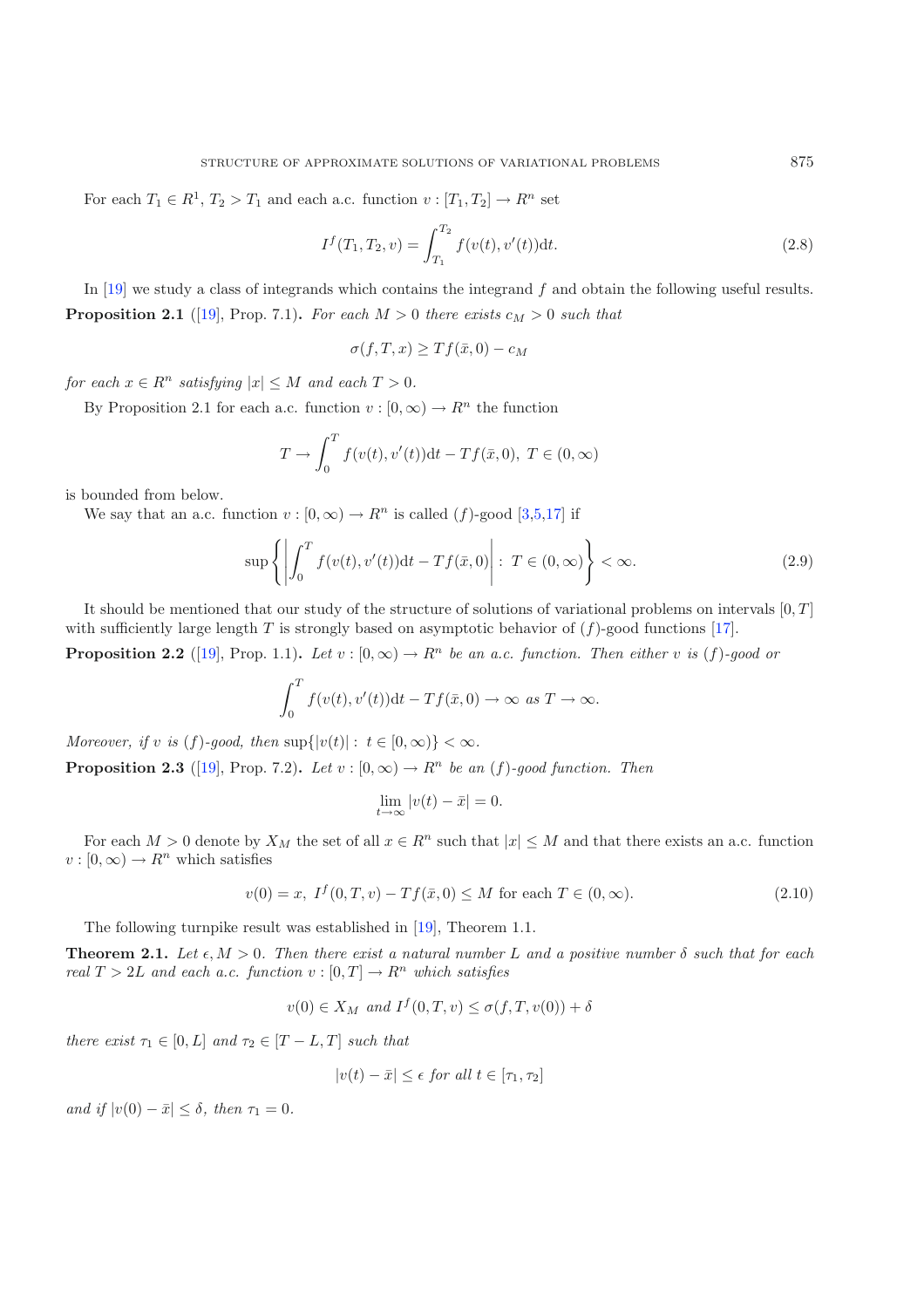In the sequel we use a notion of an overtaking optimal function introduced in [\[1](#page-22-1)[,3](#page-22-2)[,14\]](#page-22-4).

An a.c. function  $v : [0, \infty) \to \mathbb{R}^n$  is called (f)-overtaking optimal if for each a.c. function  $u : [0, \infty) \to \mathbb{R}^n$ satisfying  $u(0) = v(0)$ ,

$$
\limsup_{T \to \infty} [I^f(0,T,v) - I^f(0,T,u)] \le 0.
$$

The following result obtained in [\[19](#page-22-9)], Theorem 1.2, establishes the existence of an overtaking optimal function.

**Theorem 2.2.** *Assume that*  $x \in \mathbb{R}^n$  *and that there exists an* (f)*-good function*  $v : [0, \infty) \to \mathbb{R}^n$  *satisfying*  $v(0) = x$ . Then there exists an  $(f)$ -overtaking optimal function  $u_* : [0, \infty) \to \mathbb{R}^n$  such that  $u_*(0) = x$ .

The following optimality notion is also used in the study of infinite horizon variational problems (see [\[4](#page-22-12)[,6](#page-22-13)[,7](#page-22-6)[,9](#page-22-14)[–11](#page-22-15)] and the references mentioned there).

An a.c. function  $v : [0, \infty) \to R^n$  is called  $(f)$ -minimal if for each  $T_1 \ge 0$ , each  $T_2 > T_1$  and each a.c. function  $u: [T_1, T_2] \to R^n$  satisfying  $u(T_i) = v(T_i)$ ,  $i = 1, 2$  the inequality

$$
\int_{T_1}^{T_2} f(v(t), v'(t)) dt \le \int_{T_1}^{T_2} f(u(t), u'(t)) dt
$$

holds.

We will show in our forthcoming paper that an a.c. function  $v : [0, \infty) \to R^n$  is  $(f)$ -overtaking optimal if and only if v is  $(f)$ -minimal and  $(f)$ -good.

#### 3. Main results

In this section we state our main results which describe the structure of approximate solutions of variational problems in the regions containing end points. We consider the variational problems with the integrand f introduced in Section 2. We suppose that all the assumptions posed in Section 2 hold. In addition we suppose that the following assumption holds.

(A2) For each  $M, \epsilon > 0$  there exists  $\gamma > 0$  such that for each pair of points  $(\xi_1, \xi_2), (\eta_1, \eta_2) \in \text{dom}(f)$  which is first  $|\xi_1| \leq M, i = 1, 2$  and  $|\xi_1 - \xi_2| > \epsilon$  the following inequality holds: satisfies  $|\xi_i|, |\eta_i| \leq M$ ,  $i = 1, 2$  and  $|\xi_1 - \xi_2| \geq \epsilon$  the following inequality holds:

$$
2^{-1}f(\xi_1,\eta_1)+2^{-1}f(\xi_2,\eta_2)-f(2^{-1}(\xi_1+\xi_2),2^{-1}(\eta_1+\eta_2))\geq \gamma.
$$

**Remark 3.1.** Note that  $(A2)$  follows from  $(2.5)$  if the restriction of f to dom(f) is continuous.

Since the restriction of f to dom(f) is strictly convex (see (A2)) Theorem 2.2 implies the following result.

**Theorem 3.1.** *Assume that*  $x \in R^n$  *and that there exists an* (f)*-good function*  $v : [0, \infty) \to R^n$  *satisfying*  $v(0) = x$ . Then there exists a unique (f)-overtaking optimal function  $v_* : [0, \infty) \to R^n$  such that  $v_*(0) = x$ .

Let  $z \in R^n$  and let there exist an  $(f)$ -good function  $v : [0, \infty) \to R^n$  such that  $v(0) = z$ . Denote by  $Y^{(f,z)}$ :  $[0,\infty) \to \mathbb{R}^n$  a unique (f)-overtaking optimal function satisfying  $Y^{(f,z)}(0) = z$  which exists by Theorem 3.1.

In the following theorem (as in the whole section) we suppose that assumptions  $(A1)$  and  $(A2)$  hold. This theorem which will be proved in Section 5 describes the structure of approximate solutions of variational problems in the regions containing the left end point.

**Theorem 3.2.** Let  $M, \epsilon$  be positive numbers and let  $L_0$  be a natural number. Then there exist  $\delta > 0$  and a<br>patural number  $L_1 > L_2$  such that for each number  $T > L_1$  seach  $z \in X_M$  and each  $a, c$  function  $v : [0, T] \to \math$ *natural number*  $L_1 > L_0$  *such that for each number*  $T \geq L_1$ *, each*  $z \in X_M$  *and each a.c. function*  $v : [0, T] \to R^n$ *which satisfies*

$$
v(0) = z, I^f(0,T,v) \le \sigma(f,T,z) + \delta
$$

*the following inequality holds:*

$$
|v(t) - Y^{(f,z)}(t)| \le \epsilon, \ t \in [0, L_0].
$$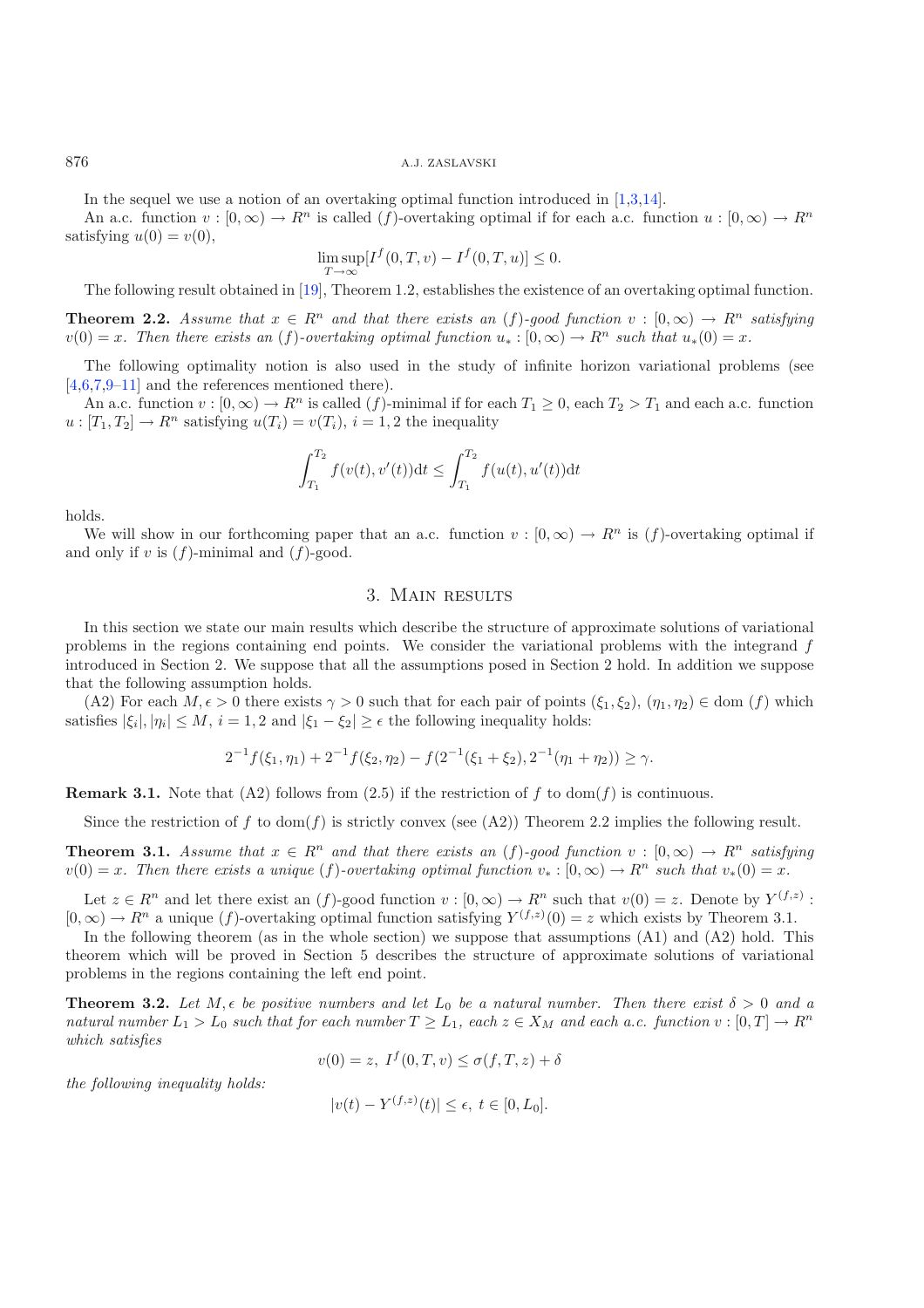Now we intend to describe the structure of approximate solutions of variational problems in the regions containing the right end point. In order to meet this goal define the functions  $\bar{f},\bar{L}:R^n\times R^n\to R^1\cup\{\infty\}$  by

$$
\bar{f}(x,y) = f(x,-y), \ \bar{L}(x,y) = L(x,-y) \text{ for all } x,y \in \mathbb{R}^n. \tag{3.1}
$$

It is clear that

$$
\text{dom}(\bar{f}) = \{ (x, y) \in R^n \times R^n : (x, -y) \in \text{dom}(f) \},\tag{3.2}
$$

 $dom(\bar{f})$  is nonempty closed convex subset of  $R^n \times R^n$ ,

$$
\bar{f}(x,y) \ge \max\{\psi(|x|), \ \psi(|y|)|y|\} - a \text{ for each } x, y \in R^n \times R^n,
$$
\n
$$
(3.3)
$$

 $(\bar{x}, 0)$  is an interior point of the set dom $(\bar{f})$  and the function  $\bar{f}$  is convex and lower semicontinuous.

By (3.1), (2.4) and (2.6) for each  $x, y \in R^n$ 

$$
\bar{f}(x,y) = f(x,-y) \ge f(\bar{x},0) + \langle l,-y \rangle = \bar{f}(\bar{x},0) + \langle -l,y \rangle, \tag{3.4}
$$

$$
\bar{L}(x, y) = L(x, -y) = f(x, -y) - f(\bar{x}, 0) - \langle l, -y \rangle = \bar{f}(x, y) - \bar{f}(\bar{x}, 0) - \langle -l, y \rangle.
$$
\n(3.5)

In view of (3.1), (3.2) and (2.5) for each  $(x_1, y_1)$ ,  $(x_2, y_2) \in \text{dom}(\bar{f})$  such that  $(x_1, y_1) \neq (x_2, y_2)$  and each  $\alpha \in (0, 1)$  $\alpha \in (0,1)$ 

$$
\bar{f}(\alpha(x_1, y_1) + (1 - \alpha)(x_2, y_2)) < \alpha \bar{f}(x_1, y_1) + (1 - \alpha)\bar{f}(x_2, y_2). \tag{3.6}
$$

Therefore all the assumptions posed in Section 2 for the function f also hold for the function  $\bar{f}$ . Also all the ults of Section 2 stated for the function f are valid for the function  $\bar{f}$ . In particular Theorems 2 results of Section 2 stated for the function f are valid for the function  $\bar{f}$ . In particular Theorems 2.1 and 2.2 hold for the integrand  $\bar{f}$ .

Assumption (A2) and (3.1) imply that the following assumption holds.

(A3) For each pair of positive numbers  $M$ ,  $\epsilon$  there exists  $\gamma > 0$  such that for each pair  $(\xi_1, \xi_2)$ ,  $(\eta_1, \eta_2) \in$ <br> $m(\bar{f})$  which satisfies  $dom(\bar{f})$  which satisfies

$$
|\xi_i|, |\eta_i| \le M, i = 1, 2 \text{ and } |\xi_1 - \xi_2| \ge \epsilon
$$

the inequality

$$
2^{-1}\bar{f}(\xi_1,\eta_1) + 2^{-1}\bar{f}(\xi_2,\eta_2) - \bar{f}(2^{-1}(\xi_1 + \xi_2), 2^{-1}(\eta_1 + \eta_2)) \ge \gamma_0.
$$

It is clear now that Theorems 3.1 and 3.2 hold for the integrand  $\bar{f}$ .

For each  $M > 0$  denote by  $\bar{X}_M$  the set of all  $x \in R^n$  such that  $|x| \leq M$  and that there exists an a.c. function  $v : [0, \infty) \to R^n$  which satisfies

$$
I^{\bar{f}}(0,T,v) - T\bar{f}(\bar{x},0) \le M \text{ for each } T \in (0,\infty). \tag{3.7}
$$

Set

$$
\bar{X}_* = \cup \{\bar{X}_M : M \in (0, \infty)\}.
$$
\n(3.8)

Since the function  $\bar{f}$  is convex we obtain that the set  $\bar{X}_M$  is convex for all  $M > 0$ . In view of Proposition 2.2 of [19] (see also Prop. 4.1) for each  $M > 0$  the set  $\bar{X}_M$  is closed of [19] (see also Prop. 4.1) for each  $M > 0$  the set  $\bar{X}_M$  is closed.

It follows from Theorem 3.1 applied to the integrand  $\bar{f}$  that for each  $x \in \bar{X}_*$  there exists a unique  $(\bar{f})$ -<br>particle optimal function  $\Lambda(x)$  is  $[0, \infty) \to B^n$  such that  $\Lambda(x)(0) = x$ . In view of Proposition 2.2  $\Lambda(x$ overtaking optimal function  $\Lambda^{(x)}$ :  $[0,\infty) \to R^n$  such that  $\Lambda^{(x)}(0) = x$ . In view of Proposition 2.2  $\Lambda^{(x)}$  is  $(\bar{f})$ -good for any  $x \in \bar{X}$ . Proposition 2.3 implies that for each  $x \in \bar{X}$ .  $(\bar{f})$ -good for any  $x \in \bar{X}_*$ . Proposition 2.3 implies that for each  $x \in \bar{X}_*$ 

$$
\lim_{t \to \infty} |\Lambda^{(x)}(t) - \bar{x}| = 0. \tag{3.9}
$$

For each  $x \in \overline{X}_*$  put

$$
\pi(x) = \lim_{T \to \infty} [I^{\bar{f}}(0, T, \Lambda^{(x)}) - Tf(x, 0)].
$$
\n(3.10)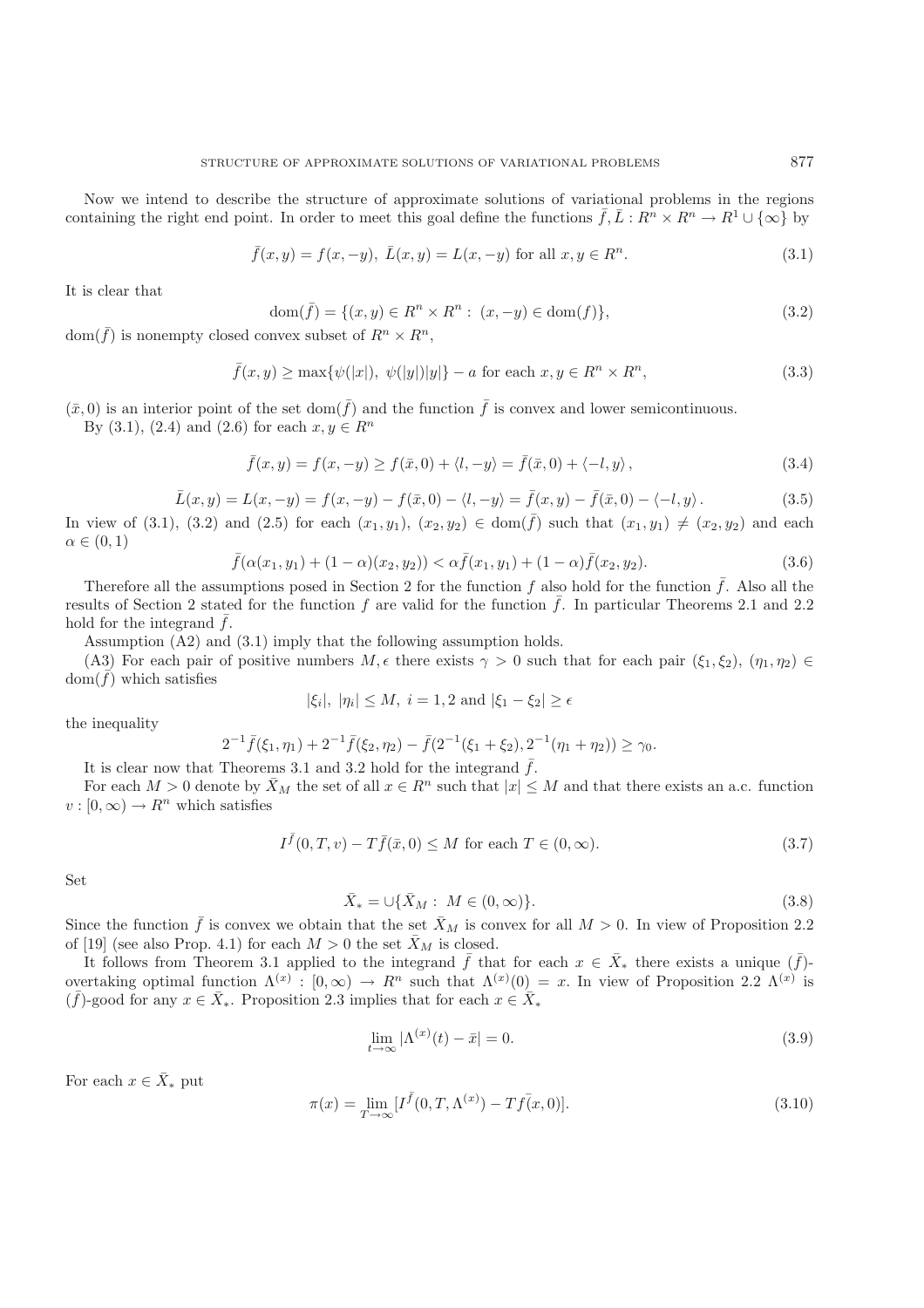Let  $x \in \overline{X}_*$ . We show that  $\pi(x)$  is well-defined and finite. By (3.5), (3.9) and (3.10)

$$
\pi(x) = \lim_{T \to \infty} \left[ \int_0^T \bar{L}(\Lambda^{(x)}(t), (\Lambda^{(x)})'(t)) dt - \int_0^T \left\langle l, (\Lambda^{(x)})'(t) \right\rangle dt \right]
$$
  
\n
$$
= \lim_{T \to \infty} \int_0^T \bar{L}(\Lambda^{(x)}(t), (\Lambda^{(x)})'(t)) dt - \lim_{T \to \infty} \left\langle l, \Lambda^{(x)}(T) - x \right\rangle
$$
  
\n
$$
= \int_0^\infty \bar{L}(\Lambda^{(x)}(t), (\Lambda^{(x)})'(t)) dt - \langle l, \bar{x} - x \rangle.
$$
 (3.11)

Thus  $\pi(x)$  is well-defined. Since  $\Lambda^{(x)}$  is  $(\bar{f})$ -good Proposition 2.2 implies that  $\pi(x)$  is finite for each  $x \in \bar{X}_*$ .

The function  $\pi$  plays an important role in our study of the structure of approximate solutions of variational problems in the regions containing the right end point. We will show that approximate solutions of the problem (P) are arbitrary close to the function  $\Lambda^{(x_*)}(T-t)$  in a region which contains the right end point T, where  $x$  is a unique point of minimum of the function  $\pi$  $x_*$  is a unique point of minimum of the function  $\pi$ .

In Section 6 we will prove the following result.

#### **Proposition 3.1.**

- 1. For each  $M > 0$  the function  $\pi : \bar{X}_M \to R^1$  is lower semicontinuous.
- 2. For all  $y, z \in \overline{X}_*$  *satisfying*  $y \neq z$  *and each*  $\alpha \in (0, 1)$ *,*

$$
\pi(\alpha y + (1 - \alpha)z) < \alpha \pi(y) + (1 - \alpha)\pi(z).
$$

3.  $\pi(\bar{x})=0$ .

4. *There is*  $\tilde{M} > |\bar{x}|$  *such that*  $\pi(x) \geq 2$  *for each*  $x \in \bar{X}_* \setminus \bar{X}_{\tilde{M}}$ *.* 

Let  $\tilde{M} > 0$  be as guaranteed by Proposition 3.1. It follows from Proposition 3.1 that there exists a unique  $x_* \in \bar{X}_{\tilde{M}}$  such that

$$
\pi(x_*) < \pi(x) \text{ for all } x \in \bar{X}_{\tilde{M}} \setminus \{x_*\}. \tag{3.12}
$$

In view of Proposition 3.1 if  $x \in \bar{X}_* \setminus \bar{X}_{\tilde{M}}$ , then

$$
\pi(x) \ge 2 > \pi(\bar{x}) \ge \pi(x_*). \tag{3.13}
$$

In the following theorem (as in the whole section) we suppose that assumptions (A1) and (A2) hold. This theorem describes the structure of approximate solutions of variational problems in the regions containing the right end point.

**Theorem 3.3.** Let  $M, \epsilon$  be positive numbers and let  $L_1$  be a natural number. Then there exist  $\delta > 0$  and a<br>natural number  $L_2 > L_3$  such that if a real number  $T > 2L_2$  and if an a.c. function  $v : [0, T] \to \mathbb{R}^n$  sat *natural number*  $L_2 > L_1$  *such that if a real number*  $T > 2L_2$  *and if an a.c. function*  $v : [0, T] \rightarrow R^n$  *satisfies* 

$$
v(0) \in X_M \text{ and } I^f(0,T,v) \le \sigma(f,T,v(0)) + \delta,
$$

*then*

$$
|v(T-t) - \Lambda^{(x_*)}(t)| \le \epsilon \text{ for all } t \in [0, L_1].
$$

Theorem 3.3 will be proved in Section 7.

Note that one can easily construct a broad class of integrands satisfying the assumptions posed in the paper and for which our results hold. For example, assume that K is a closed convex subset of  $R^n \times R^n$  with a nonempty interior and  $f: K \to R^1$  is a strictly convex continuous function for which the minimization problem  $f(x, 0) \to \min$  subject to  $(x, 0) \in K$  has a solution  $\bar{x}$  such that  $(\bar{x}, 0)$  is an interior point of K and such that  $f(x,y) \ge c_1|x| + c_2|y|^p - c_3$  for all  $(x,y) \in R^n \times R^n$ , where  $c_1, c_2, c_3 > 0$  and  $p > 1$  are constants. We set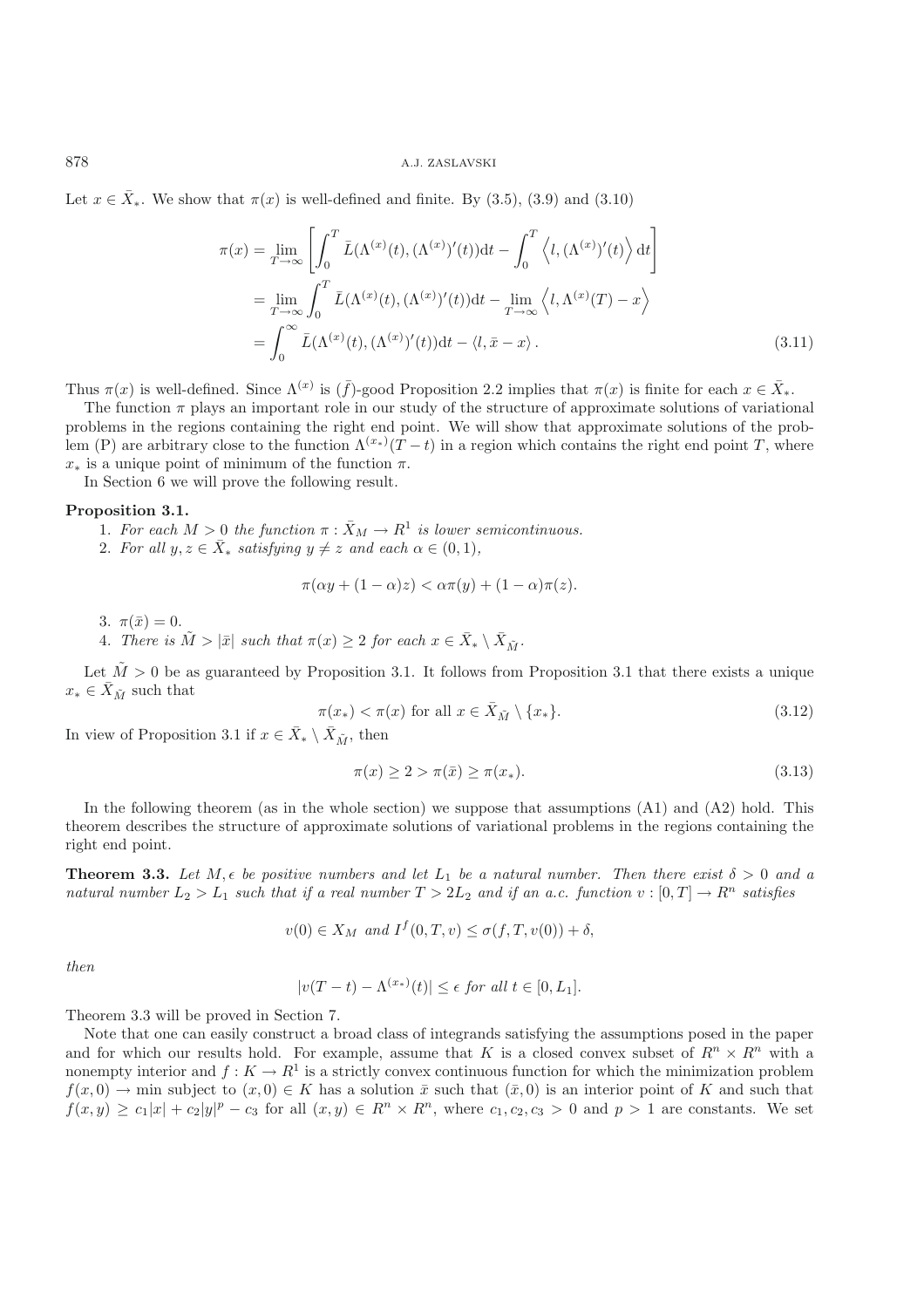$f(x, y) = \infty$  for all  $(x, y) \in R^{2n} \setminus K$ . It is not difficult to see that the integrand f satisfies all the assumptions posed in Sections 1 and 2 and Theorems 3.1–3.3 hold for f.

The characterization of approximate solutions in the initial and final periods is implicit: it is in terms of unique (f)-overtaking functions satisfying certain boundary conditions. In order to obtain approximations of these  $(f)$ -overtaking functions we need to find a finite number of approximate solutions of the problem  $(P)$  with the same boundary condition x and with different large enough real numbers  $T$ . This information can be useful if we need to find an approximate solution of the problem  $(P)$  with the boundary condition x and with a new interval  $[0, T]$  where T is large enough. This approximate solution is the concatenation of the approximation of  $Y^{(f,x)}(t)$ , the turnpike  $\bar{x}$  and the approximation of  $\Lambda^{(x_*)}(T-t)$ .

### 4. Auxiliary results for the proof of Theorem 3.2

**Proposition 4.1** ([\[2\]](#page-22-16), Chap. 10, [\[19](#page-22-9)], Prop. 2.2). Let  $T > 0$  and let  $v_k : [0, T] \to R^n$ ,  $k = 1, 2, ...$  be a *sequence* of a.c. functions such that the sequence  $\{I^f(0,T,v_k)\}_{k=1}^{\infty}$  *is bounded and that the sequence*  $\{v_k(0)\}_{k=1}^{\infty}$ <br>*is bounded. Then there erist a strictly increasing sequence of natural numbers \{k \cdot \}^ is bounded. Then there exist a strictly increasing sequence of natural numbers*  $\{k_i\}_{i=1}^{\infty}$  and an a.c. function  $v: [0, T] \to \mathbb{R}^n$  such that  $v : [0, T] \to R^n$  *such that* 

$$
v_{k_i}(t) \to v(t) \text{ as } i \to \infty \text{ uniformly on } [0, T],
$$
  

$$
I^f(0, T, v) \le \liminf_{i \to \infty} I^f(0, T, v_{k_i}).
$$

**Proposition 4.2** ([\[19](#page-22-9)], Prop. 2.1). Let  $M_0, M_1$  be positive numbers. Then there exists  $M_2 > 0$  such that for *each*  $T > 0$  *and each a.c. function*  $v : [0, T] \rightarrow R^n$  *which satisfies* 

$$
|v(0)| \le M_0, \ I^f(0,T,v) \le Tf(\bar{x},0) + M_1
$$

*the following inequality holds:*

$$
|v(t)| \le M_2 \text{ for all } t \in [0, T].
$$

**Proposition 4.3** ([\[19\]](#page-22-9), Prop. 2.3). Let  $\epsilon > 0$ . Then there exists  $\delta > 0$  such that if an a.c. function  $v : [0, 1] \to R^n$  $satisfies$   $|v(0) - \bar{x}|$ ,  $|v(1) - \bar{x}| \leq \delta$ , then

$$
I^f(0,1,v) \ge f(\bar{x},0) - \epsilon.
$$

## 5. Proof of Theorem 3.2

For simplicity we use the notation  $Y^{(z)} = Y^{(f,z)}$  for each  $z \in \bigcup \{X_M : M \in (0,\infty)\}.$ Assume that the assertion of the theorem does not hold. Therefore for each integer  $k$  there exists

$$
T_k \ge L_0 + 4k \tag{5.1}
$$

and an a.c. function  $v_k : [0, T_k] \to R^n$  such that

$$
v_k(0) \in X_M, \ I^f(0, T_k, v_k) \le \sigma(f, T_k, v_k(0)) + k^{-1}, \tag{5.2}
$$

$$
\sup\{|v_k(t) - Y^{(v_k(0))}(t)| : t \in [0, L_0]\} > \epsilon. \tag{5.3}
$$

In the first step of the proof we obtain some useful estimates for  $|v_k(t)|$ ,  $t \in [0, T_k]$  and  $|Y^{(v_k(0))}(t)|$ ,  $t \in [0, \infty)$ and for the integral functional with the integrand f and the functions  $|v_k|$  and  $|Y^{(v_k(0))}|$ ,  $k = 1, 2, \ldots$ 

It follows from (5.2) and the definition of  $X_M$  (see (2.9)) that for each integer  $k \geq 1$ 

$$
I^f(0, T_k, v_k) \le \sigma(f, T_k, v_k(0)) + k^{-1} \le M + T_k f(\bar{x}, 0) + k^{-1},
$$
\n(5.4)

$$
|v_k(0)| \le M. \tag{5.5}
$$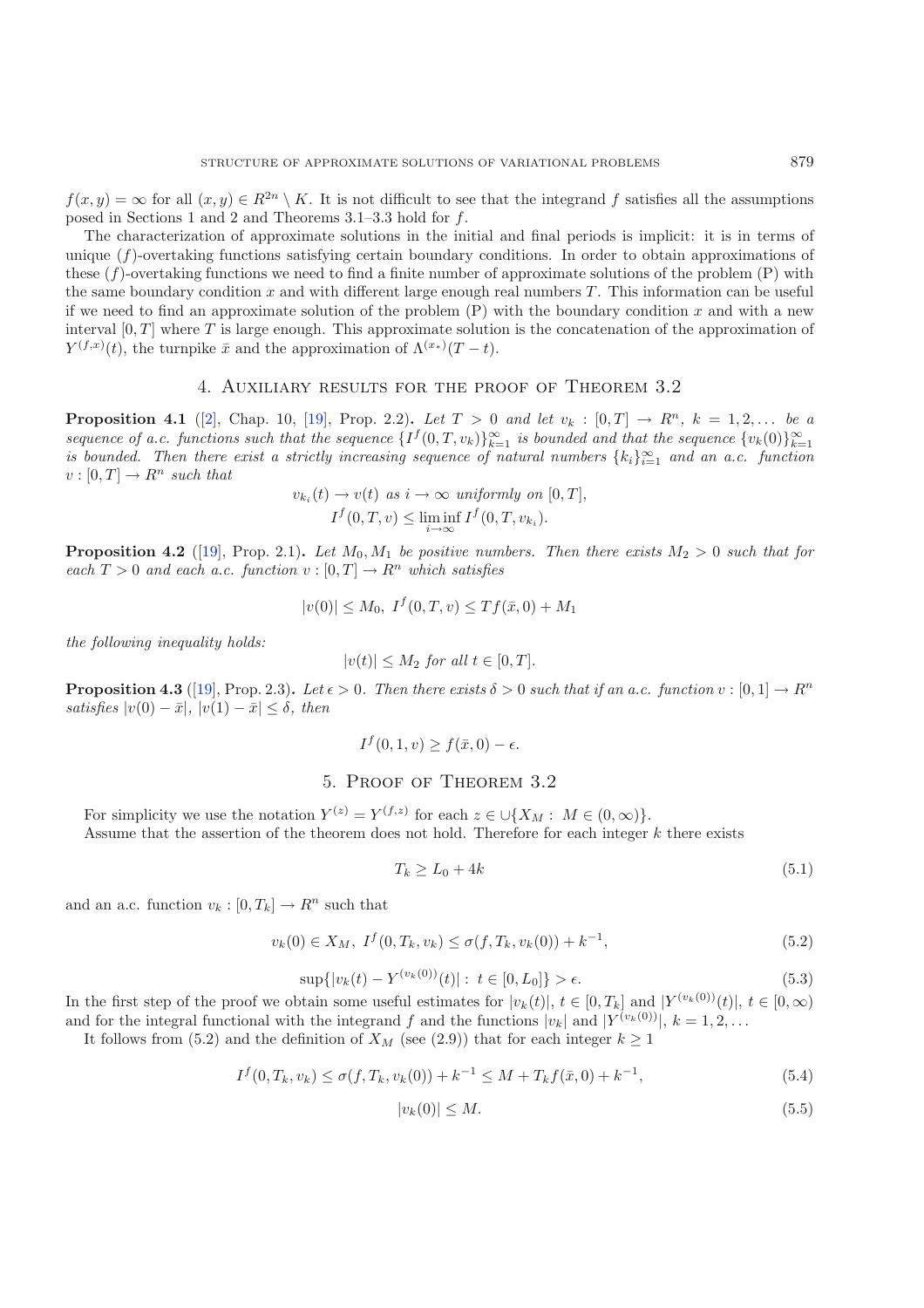By (5.4), (5.5) and Proposition 4.2 there exists  $M_0 > 0$  such that for each integer  $k \ge 1$ 

$$
|v_k(t)| \le M_0 \text{ for all } t \in [0, T_k]. \tag{5.6}
$$

In view of  $(5.2)$  and the definition of  $X_M$  (see  $(2.9)$ ) for each natural number k

$$
I^{f}(0,T,Y^{(v_k(0))}) \le Tf(\bar{x},0) + M + 1 \text{ for all large enough } T.
$$
 (5.7)

Together with Proposition 4.2 and (5.5) this implies that there exists  $M_1 > M_0$  such that for each natural number k

$$
|Y^{(v_k(0))}(t)| \le M_1 \text{ for all } t \in [0, \infty). \tag{5.8}
$$

By Proposition 2.1, there exists  $c_1 > 0$  such that

$$
\sigma(f, T, x) \ge Tf(\bar{x}, 0) - c_1 \text{ for each } T > 0 \text{ and each } x \in R^n \text{ satisfying } |x| \le M_1.
$$
 (5.9)

In our second step of the proof we show the existence of a subsequence  $\{v_{k_i}\}_{i=1}^{\infty}$  and an interval  $[a_0, b_0]$  ⊂  $(0, L_0]$  such that  $|v_{k_i}(t) - Y^{(v_{k_i}(0))}(t)| \ge \epsilon/4$  for all  $t \in [a_0, b_0]$  and all large enough integers i. Moreover, we<br>show that  $v_{k_i}$  (respectively  $Y^{(v_{k_i}(0))}$ ) converges to  $\tilde{v}_i$  (respectively  $\tilde{v}_i$ ) as  $i \$ show that  $v_{k_i}$  (respectively,  $Y^{(v_{k_i}(0))}$ ) converges to  $\tilde{v}$  (respectively,  $\tilde{y}$ ) as  $i \to \infty$  uniformly on any bounded subinterval of  $[0, \infty)$ subinterval of  $[0, \infty)$ .

Fix an integer  $j \ge 1$ . In view of (5.1), (5.4), (5.6), (5.9) and the relation  $M_1 > M_0$  for each integer  $k \ge j$ 

$$
I^f(0, j, v_k) = I^f(0, T_k, v_k) - I^f(j, T_k, v_k) \le M + k^{-1} + T_k f(\bar{x}, 0) - \sigma(f, T_k - j, v_k(j))
$$
  
 
$$
\le M + k^{-1} + T_k f(\bar{x}, 0) - (T_k - j) f(\bar{x}, 0) + c_1 \le M + k^{-1} + j f(\bar{x}, 0) + c_1.
$$
 (5.10)

Let k be a natural number. In view of  $(5.7)$  there is  $S_k > 2j + 2$  such that

$$
I^f(0, S_k, Y^{(v_k(0))}) \le S_k f(\bar{x}, 0) + M + 1.
$$
\n(5.11)

It follows from  $(5.11)$ ,  $(5.8)$  and  $(5.9)$  that

$$
I^f(0,j,Y^{(v_k(0))}) = I^f(0,S_k,Y^{(v_k(0))}) - I^f(j,S_k,Y^{(v_k(0))})
$$
  
\n
$$
\leq S_k f(\bar{x},0) + M + 1 - \sigma(f,S_k - j,Y^{(v_k(0))}(j))
$$
  
\n
$$
\leq S_k f(\bar{x},0) + M + 1 - (S_k - j)f(\bar{x},0) + c_1 = jf(\bar{x},0) + M + 1 + c_1.
$$
\n(5.12)

By Proposition 4.1, (5.11), (5.12) and (5.5) extracting a subsequence and re-indexing we may assume without loss of generality that there exist a strictly increasing sequence of natural numbers  $\{k_i\}_{i=1}^{\infty}$  and a.c. functions  $\tilde{v}: [0, \infty) \to R^n$  and  $\tilde{u}: [0, \infty) \to R^n$  such that for each integer  $i > 1$  $\tilde{v}: [0, \infty) \to R^n$  and  $\tilde{y}: [0, \infty) \to R^n$  such that for each integer  $j \geq 1$ ,

$$
v_{k_i}(t) \to \tilde{v}(t) \text{ as } i \to \infty \text{ uniformly on } [0, j], \tag{5.13}
$$

$$
Y^{(v_{k_i}(0))}(t) \to \tilde{y}(t) \text{ as } i \to \infty \text{ uniformly on } [0, j],
$$
  

$$
I^f(0, j, \tilde{v}) \le \liminf_{i \to \infty} I^f(0, j, v_{k_i}),
$$
  

$$
I^f(0, j, \tilde{y}) \le \liminf_{i \to \infty} I^f(0, j, Y^{(v_{k_i}(0))}).
$$

Relations (5.10), (5.12) and (5.13) imply that for each integer  $j \ge 1$ 

$$
I^f(0, j, \tilde{v}) \le M + jf(\bar{x}, 0) + c_1, \ I^f(0, j, \tilde{y}) \le jf(\bar{x}, 0) + M + 1 + c_1.
$$
\n
$$
(5.14)
$$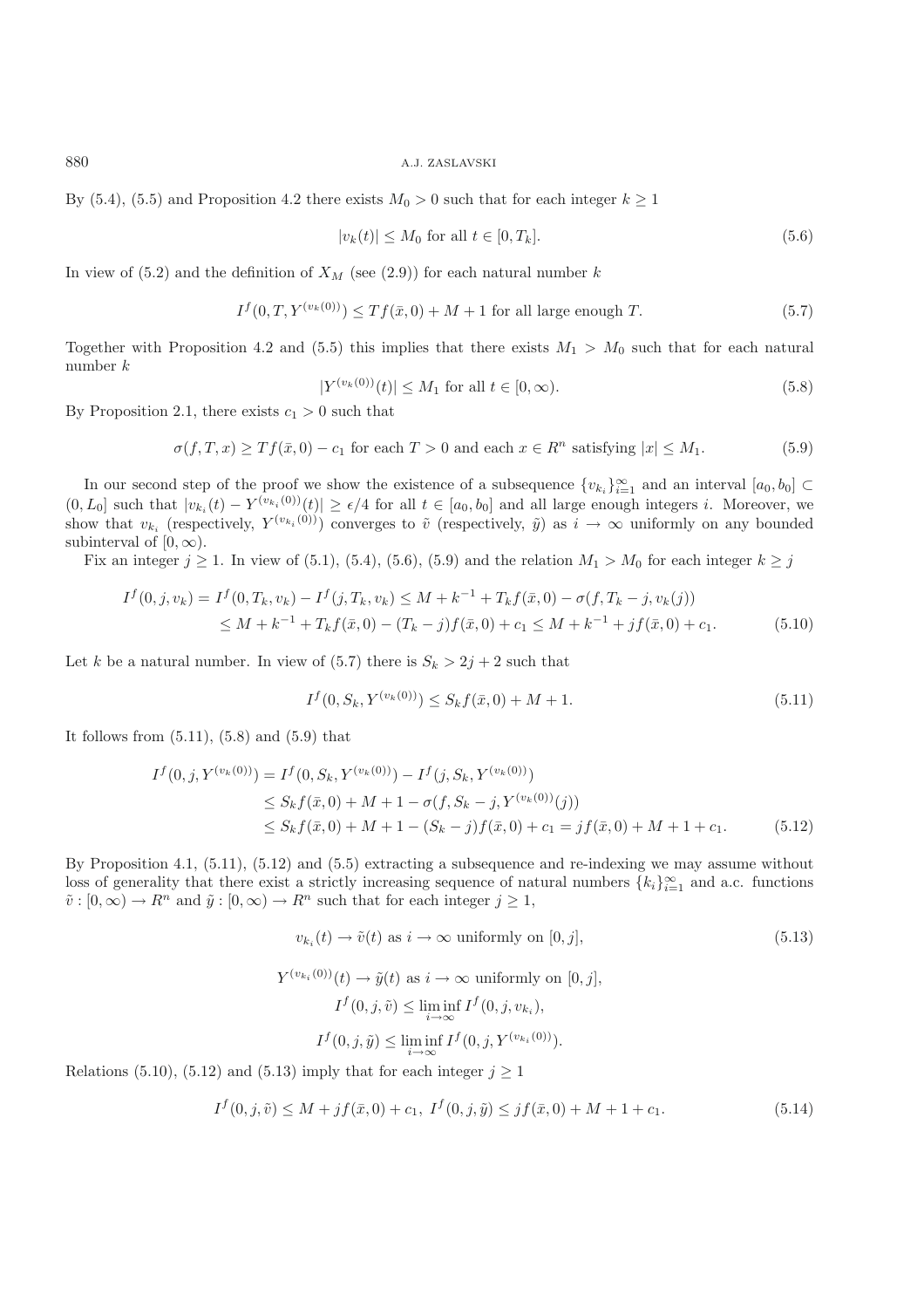In view of (5.14) and Proposition 2.2,  $\tilde{v}$  and  $\tilde{y}$  are (f)-good functions. Combined with Proposition 2.3 this implies that

$$
\tilde{v}(t) \to \bar{x}, \ \tilde{y}(t) \to \bar{x} \text{ as } t \to \infty. \tag{5.15}
$$

By (5.3) and (5.13),

$$
\sup\{|\tilde{v}(t) - \tilde{y}(t)| : t \in [0, L_0]\} \ge \epsilon/2. \tag{5.16}
$$

Relation (5.16) implies that there exist  $a_0, b_0 \in (0, L_0]$  such that

$$
0 < b_0 - a_0 < 1 \text{ and } |\tilde{v}(t) - \tilde{y}(t)| \ge \epsilon/3 \text{ for all } t \in [a_0, b_0]. \tag{5.17}
$$

In view of (5.13) and (5.17) there is an integer  $i_0 \geq 4 + L_0$  such that for each integer  $i \geq i_0$ ,

$$
|v_{k_i}(t) - Y^{(v_{k_i}(0))}(t)| \ge \epsilon/4 \text{ for all } t \in [a_0, b_0].
$$
 (5.18)

In our third step we show that the values of the integral functional with the integrand  $f$  and with the functions  $|v_{k_i}|$  and  $|Y^{(v_{k_i}(0))}|$ ,  $i = 1, 2, \ldots$  are bounded by a constant which does not depend on i.

Assume that an integer i satisfies  $i \ge i_0$ . By (5.5), (5.6), (5.9) and the relation  $M_1 > M_0$ 

$$
I^f(a_0, b_0, v_{k_i}) = I^f(0, T_{k_i}, v_{k_i}) - I^f(0, a_0, v_{k_i}) - I^f(b_0, T_{k_i}, v_{k_i})
$$
  
\n
$$
\leq M + T_{k_i} f(\bar{x}, 0) + 1 - \sigma(f, a_0, v_{k_i}(0)) - \sigma(f, T_{k_i} - b_0, v_{k_i}(b_0))
$$
  
\n
$$
\leq M + T_{k_i} f(\bar{x}, 0) + 1 - a_0 f(\bar{x}, 0) + c_1 - (T_{k_i} - b_0) f(\bar{x}, 0) + c_1
$$
  
\n
$$
\leq M + (b_0 - a_0) f(\bar{x}, 0) + 2c_1 + 1.
$$
\n(5.19)

In view of (5.7) there is  $S_i > 4b_0 + 4$  such that

$$
I^{f}(0, S_i, Y^{(v_{k_i}(0))}) \leq S_i f(\bar{x}, 0) + M + 1.
$$
\n(5.20)

It follows from  $(5.8)$ ,  $(5.9)$  and  $(5.20)$  that

$$
I^f(a_0, b_0, Y^{(v_{k_i}(0))}) = I^f(0, S_i, Y^{(v_{k_i}(0))}) - I^f(0, a_0, Y^{(v_{k_i}(0))}) - I^f(b_0, S_i, Y^{(v_{k_i}(0))})
$$
  
\n
$$
\leq S_i f(\bar{x}, 0) + M + 1 - \sigma(f, a_0, Y^{(v_{k_i}(0))}(0)) - \sigma(f, S_i - b_0, Y^{(v_{k_i}(0))}(b_0))
$$
  
\n
$$
\leq S_i f(\bar{x}, 0) + M + 1 - a_0 f(\bar{x}, 0) + c_1 - (S_i - b_0) f(\bar{x}, 0) + c_1
$$
  
\n
$$
= (b_0 - a_0) f(\bar{x}, 0) + 2c_1 + M + 1.
$$
\n(5.21)

By (5.19) and (5.20) for each integer  $i \ge i_0$ ,

$$
I^f(a_0, b_0, v_{k_i}), I^f(a_0, b_0, Y^{(v_{k_i}(0))})
$$

$$
\leq M + 2c_1 + 1 + (b_0 - a_0)f(\bar{x}, 0). \tag{5.22}
$$

In the fourth step of the proof we show that there is a constant  $\gamma_0 > 0$  such that for each integer  $i \ge i_0$  and the  $S \in [I_{\infty} T_i]$ each  $S \in [L_0, T_{k_i}],$ 

$$
I^f(0, S, 2^{-1}(v_{k_i} + Y^{(v_{k_i}(0))}) \le 2^{-1}I^f(0, S, v_{k_i}) + 2^{-1}I^f(0, S, Y^{(v_{k_i}(0))}) - \gamma_0(3/4)(b_0 - a_0).
$$

In view of (2.1) there exists a number  $M_2 > M_1 + 1$  such that

$$
\psi(M_2) > 4[2a + 2(M + 2c_1 + 1)(b_0 - a_0)^{-1} + |f(\bar{x}, 0)|].
$$
\n(5.23)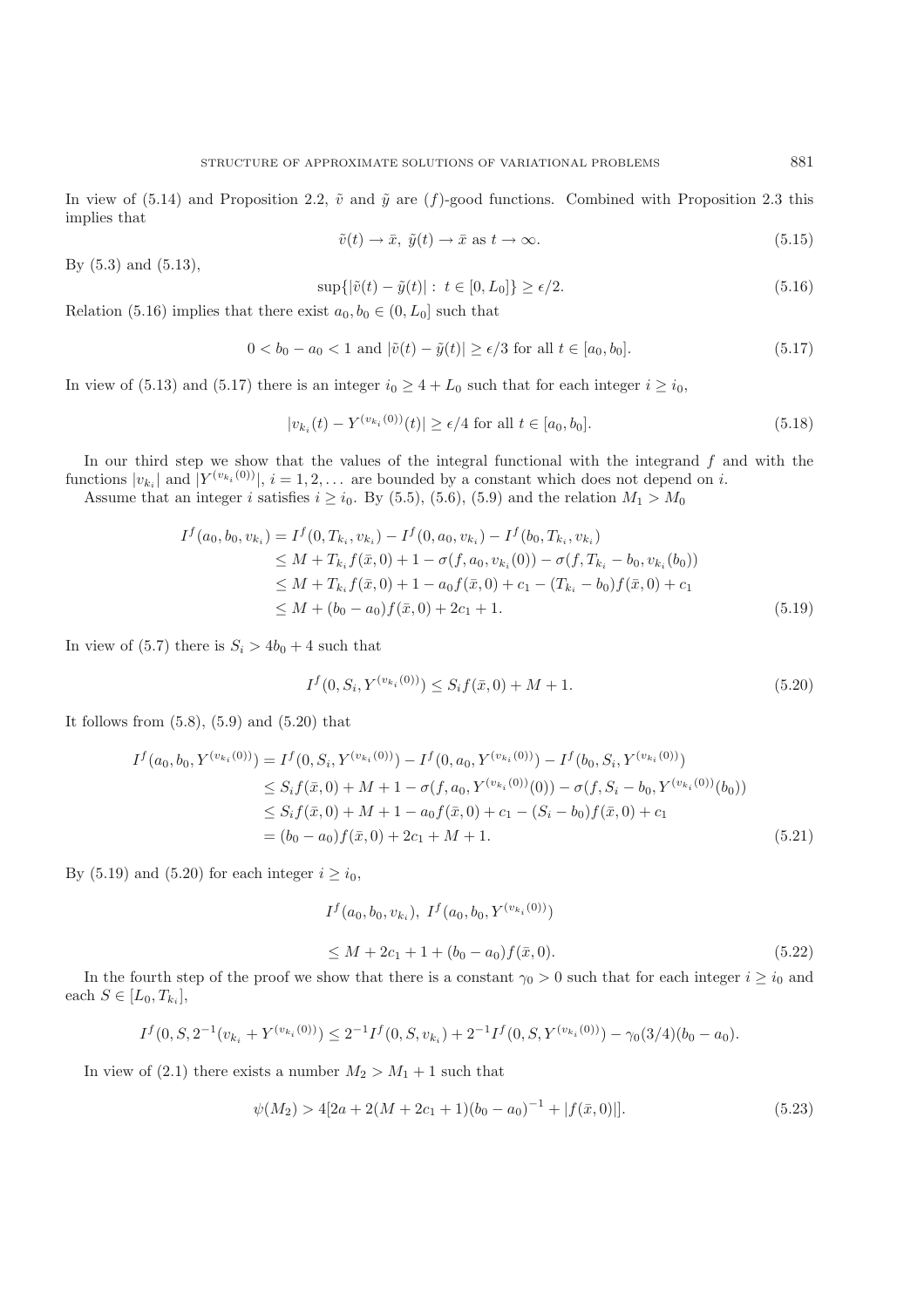For each integer  $i \geq i_0$  set

$$
E_i = \{t \in [a_0, b_0] : |v'_{k_i}(t)|, |(Y^{(v_{k_i}(0))})'(t)| \le M_2\}
$$
  

$$
\cap \{t \in [a_0, b_0] : f(v_{k_i}(t), v'_{k_i}(t)), f(Y^{(v_{k_i}(0))}(t), (Y^{(v_{k_i}(0))})'(t)) < \infty\}.
$$
  

$$
(5.24)
$$

Assume that an integer  $i \ge i_0$ . It follows from (5.22), (2.2), (5.24) and the monotonicity of  $\psi$  that

$$
2(M + 2c_1 + 1 + (b_0 - a_0)f(\bar{x}, 0)) \ge I^f(a_0, b_0, v_{k_i}) + I^f(a_0, b_0, Y^{(v_{k_i}(0))})
$$
  
\n
$$
\ge \int_{a_0}^{b_0} (\psi(|v'_{k_i}(t)|)|v'_{k_i}(t)| - a)dt + \int_{a_0}^{b_0} (\psi(|(Y^{(v_{k_i}(0))})'(t)|)|(Y^{(v_{k_i}(0))})'(t)| - a)dt
$$
  
\n
$$
\ge -2(b_0 - a_0)a + \text{mes}([a_0, b_0] \setminus E_i)\psi(M_2)M_2.
$$
 (5.25)

Together with (5.23) and the inequality  $M_2 > M_1 + 1$  this relation implies that

$$
\operatorname{mes}([a_0, b_0] \setminus E_i) \le (\psi(M_2)M_2)^{-1} [2(b_0 - a_0)a + 2(M + 2c_1 + 1 + (b_0 - a_0)|f(\bar{x}, 0)|)]
$$
  
 
$$
\le (\psi(M_2))^{-1} [2(b_0 - a_0)a + 2(M + 2c_1 + 1 + (b_0 - a_0)|f(\bar{x}, 0)|] \le (b_0 - a_0)/4.
$$
 (5.26)

Relations (5.24) and (5.26) imply that

$$
\operatorname{mes}(E_i) \ge (3/4)(b_0 - a_0) \text{ for each integer } i \ge i_0. \tag{5.27}
$$

By (A2) there exists  $\gamma_0 \in (0,1)$  such that for each  $(\xi_1, \xi_2), (\eta_1, \eta_2) \in \text{dom}(f)$  which satisfy

$$
|\xi_i|, |\eta_i| \le M_2, \ i = 1, 2, \ |\xi_1 - \xi_2| \ge \epsilon/8 \tag{5.28}
$$

the following inequality holds:

$$
-f(2^{-1}(\xi_1+\xi_2),2^{-1}(\eta_1+\eta_2))+2^{-1}f(\xi_1,\eta_1)+2^{-1}f(\xi_2,\eta_2)\geq \gamma_0.
$$
\n(5.29)

For each integer  $i \geq i_0$  define

Set

$$
u_i(t) = 2^{-1}(v_{k_i}(t) + Y^{(v_{k_i}(0))}(t)), \ t \in [0, T_{k_i}].
$$
\n(5.30)

Let an integer  $i \ge i_0$ . By (5.30) for almost every  $t \in [0, T_{k_i}]$ ,

$$
f(u_i(t), u'_i(t)) \le 2^{-1} f(v_{k_i}(t), v'_{k_i}(t)) + 2^{-1} f(Y^{(v_{k_i}(0))}(t), (Y^{(v_{k_i}(0))})'(t)).
$$
\n
$$
(5.31)
$$

In view of (5.24), the relation  $M_2 > M_1 + 1 > M_0$ , (5.8), (5.6), (5.18), the choice of  $\gamma_0$  (see (5.28) and (5.29)) and (5.30) for almost every  $t \in E_i$ ,

$$
f(u_i(t), u'_i(t)) \le 2^{-1} f(v_{i_k}(t), v'_{k_i}(t)) + 2^{-1} f(Y^{(v_{k_i}(0))}(t), (Y^{(v_{k_i}(0))})'(t)) - \gamma_0.
$$
\n
$$
(5.32)
$$

It follows from (5.24), (5.27), (5.31), (5.32) and the inclusions  $a_0, b_0 \in [0, L_0]$  that for each  $S ∈ [L_0, T_{k_i}]$ ,

$$
I^f(0, S, u_i) \le 2^{-1} I^f(0, S, v_{k_i}) + 2^{-1} I^f(0, S, Y^{(v_{k_i}(0))}) - \gamma_0 \operatorname{mes}(E_i)
$$
  

$$
\le 2^{-1} I^f(0, S, v_{k_i}) + 2^{-1} I^f(0, S, Y^{(v_{k_i}(0))}) - \gamma_0 (3/4)(b_0 - a_0).
$$
 (5.33)

Now we turn to the fifth step of our proof. Here we first need to choose certain constants.

$$
\Delta = \gamma_0 (b_0 - a_0) / 16. \tag{5.34}
$$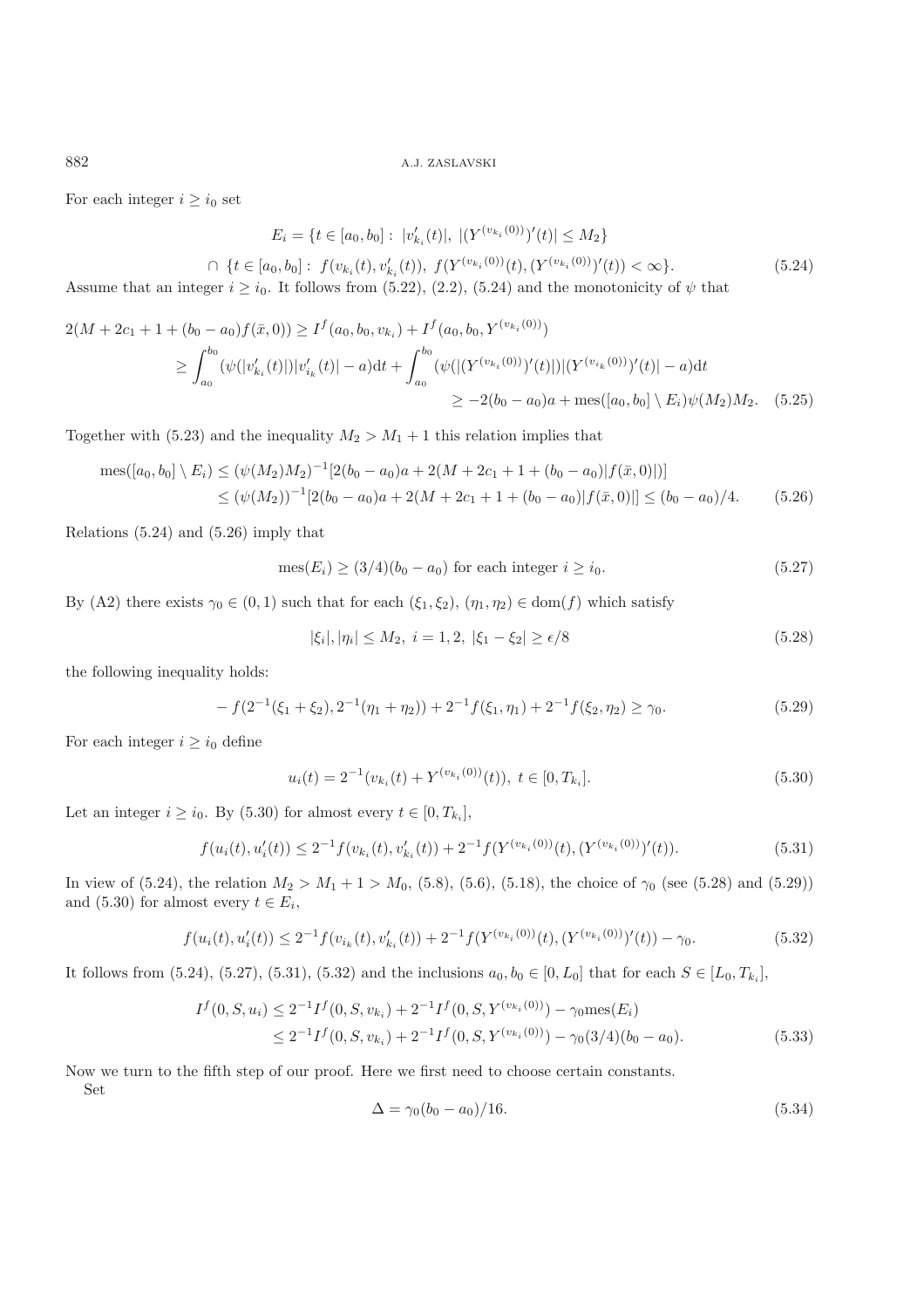$$
\{ (\xi_1, \xi_2) \in R^n \times R^n : |\xi_1 - \bar{x}| \le 4r \text{ and } |\xi_2| \le 4r \} \subset \text{dom}(f); \tag{5.35}
$$

$$
|f(\xi_1, \xi_2) - f(\bar{x}, 0)| \le 32^{-1} \Delta \tag{5.36}
$$

for each 
$$
\xi_1, \xi_2 \in R^n
$$
 satisfying  $|\xi_1 - \bar{x}| \le 4r$ ,  $|\xi_2| \le 4r$ ;  
or, if  $\xi_1, \xi_2$ ,  $|\xi_2|$ ,  $\xi_1, \xi_2$ , and  $|\xi_2|$ 

if an a.c. function  $h : [0, 1] \to R^n$  satisfies  $|h(0) - \bar{x}|, |h(1) - \bar{x}| \leq 4r$ , then

$$
I^f(0,1,h) \ge f(\bar{x},0) - \Delta/16. \tag{5.37}
$$

In view of  $(5.15)$  there exists a natural number  $L_2$  such that

$$
|\tilde{v}(t) - \bar{x}|, |\tilde{y}(t) - \bar{x}| \le r/8 \text{ for all } t \ge L_2.
$$
\n
$$
(5.38)
$$

By (5.13) there exists an integer  $j \ge i_0 + 4L_2 + 4$  such that

$$
k_j^{-1} < 16^{-1}\Delta,\tag{5.39}
$$

$$
|v_{k_j}(t) - \tilde{v}(t)|, |Y^{(v_{k_j}(0))}(t) - \tilde{y}(t)| \le r/32 \text{ for all } t \in [0, 4L_2 + 4L_0 + 4].
$$
 (5.40)

We consider the function  $u_j$  defined by (5.30) and define a.c. functions  $u_j^{(1)}$ ,  $u_j^{(2)}$ :  $[0, 4L_0 + 4L_2 + 4] \rightarrow R^n$  as follows: follows:

$$
u_j^{(1)}(t) = u_j(t), \ t \in [0, 4L_0 + 4L_2 + 3], \tag{5.41}
$$

$$
u_j^{(1)}(t) = u_j(4L_0 + 4L_2 + 3)
$$
  
+  $(t - (4L_0 + 4L_2 + 3))[v_{kj}(4L_0 + 4L_2 + 4) - u_j(4L_0 + 4L_2 + 3)],$   
 $t \in [4L_0 + 4L_2 + 3, 4L_0 + 4L_2 + 4],$   
 $u_j^{(2)}(t) = u_j(t), t \in [0, 4L_0 + 4L_2 + 3],$   
 $u_j^{(2)}(t) = (t - (4L_0 + 4L_2 + 3))[Y^{(v_{kj}(0))}(4L_0 + 4L_2 + 4) - u_j(4L_0 + 4L_2 + 3)]$   
+  $u_j(4L_0 + 4L_2 + 3), t \in [4L_0 + 4L_2 + 3, 4L_0 + 4L_2 + 4].$  (5.42)

It is clear that

$$
u_j^{(2)}(0) = u_j^{(1)}(0) = u_j(0) = v_{k_j}(0) = Y^{(v_{k_j}(0))}(0),
$$
\n
$$
u_j^{(1)}(4L_0 + 4L_2 + 4) = v_{k_j}(4L_0 + 4L_2 + 4),
$$
\n
$$
u_j^{(2)}(4L_0 + 4L_2 + 4) = Y^{(v_{k_j}(0))}(4L_0 + 4L_2 + 4).
$$
\n(5.43)

Since the function  $Y^{(v_{k_j}(0))}$  is  $(f)$ -overtaking optimal (5.43) implies that

$$
I^f(0, 4L_0 + 4L_2 + 4, u_j^{(2)}) \ge I^f(0, 4L_0 + 4L_2 + 4, Y^{(v_{k_j}(0))}).
$$
\n(5.44)

In view of (5.2) and (5.43)

$$
I^f(0, 4L_0 + 4L_2 + 4, u_j^{(1)}) \ge I^f(0, 4L_0 + 4L_2 + 4, v_{k_j}) - k_j^{-1}.
$$
\n(5.45)

Relations (5.38) and (5.40) imply that for all  $t \in [L_2, 4L_2 + 4L_0 + 4]$ ,

$$
|v_{k_j}(t) - \bar{x}| \le r/32 + r/8, \ |Y^{(v_{k_j}(0))}(t) - \bar{x}| \le r/32 + r/8. \tag{5.46}
$$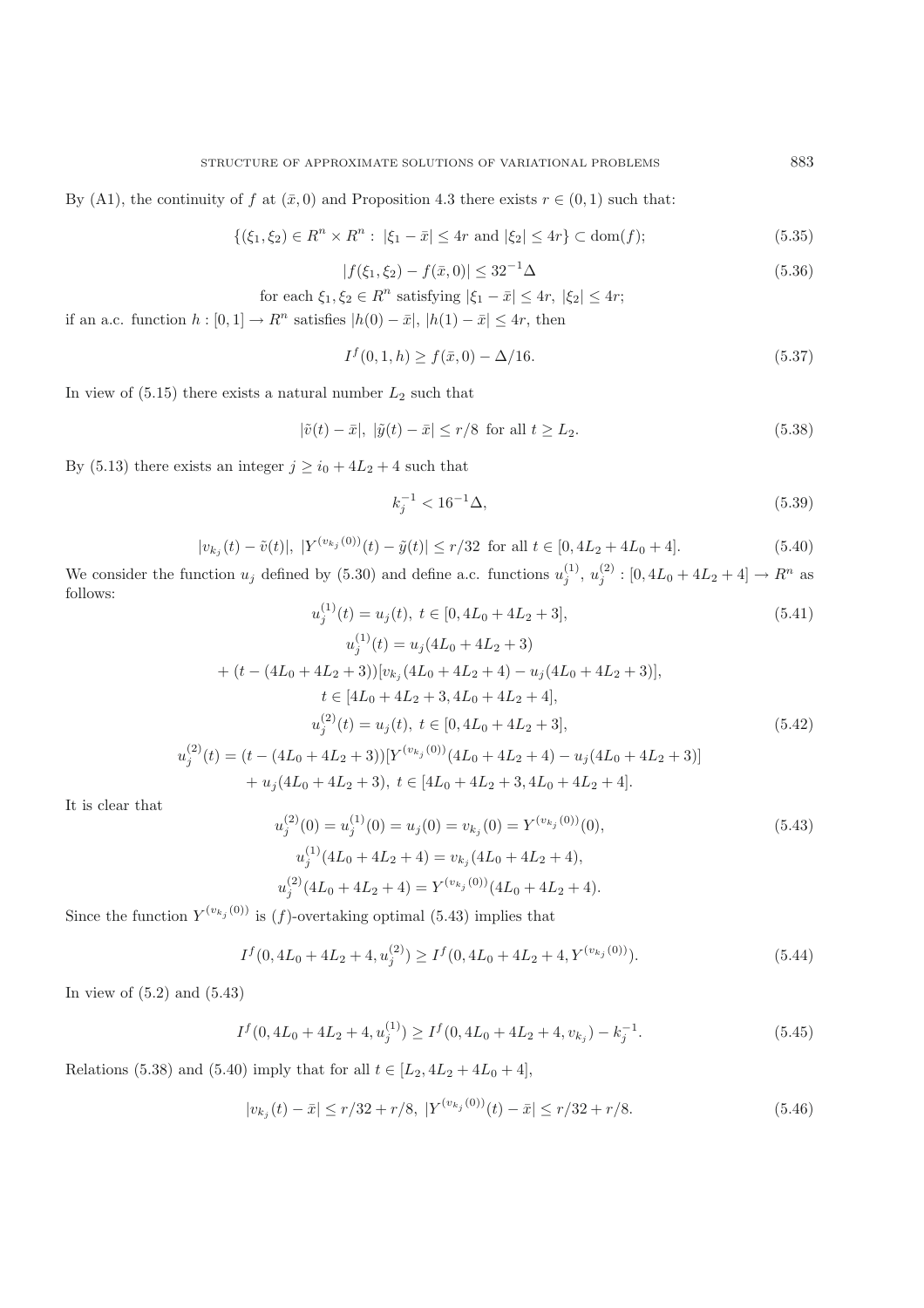By  $(5.46)$  and the choice of r (see  $(5.37)$ )

$$
I^f(4L_2 + 4L_0 + 3, 4L_2 + 4L_0 + 4, v_{k_j}) \ge f(\bar{x}, 0) - \Delta/16,
$$
\n(5.47)

 $I^f(4L_2 + 4L_0 + 3, 4L_2 + 4L_0 + 4, Y^{(v_{k_j}(0))}) \ge f(\bar{x}, 0) - \Delta/16.$ 

Let  $t \in [4L_2 + 4L_0 + 3, 4L_2 + 4L_0 + 4]$ . We evaluate  $f(u_j^{(p)}(t), (u_j^{(p)})'(t))$  for  $p = 1, 2$ . Relations (5.30), (5.41) and (5.46) imply that

$$
|u_j^{(1)}(t) - \bar{x}| \le \max\{|u_j(4L_0 + 4L_2 + 3) - \bar{x}|, |v_{k_j}(4L_0 + 4L_2 + 4) - \bar{x}|\}
$$
  
\n
$$
\le \max\{|v_{k_j}(4L_0 + 4L_2 + 3) - \bar{x}|, |Y^{(v_{k_j}(0))}(4L_0 + 4L_2 + 3) - \bar{x}|, |v_{k_j}(4L_0 + 4L_2 + 4) - \bar{x}|\}
$$
  
\n
$$
\le r/32 + r/8.
$$
\n(5.48)

It follows from (5.41) and (5.46) that

$$
\begin{aligned} |(u_j^{(1)})'(t)| &\le |v_{k_j}(4L_0 + 4L_2 + 4) - u_j(4L_0 + 4L_0 + 3)| \\ &\le |v_{k_j}(4L_0 + 4L_2 + 4) - \bar{x}| + |\bar{x} - u_j(4L_0 + 4L_2 + 3)| \le 2(r/32 + r/8). \end{aligned} \tag{5.49}
$$

By (5.30), (5.42) and (5.46)

$$
|u_j^{(2)}(t) - \bar{x}| \leq \max\{|Y^{(v_{k_j}(0))}(4L_0 + 4L_2 + 4) - \bar{x}|, |u_j(4L_0 + 4L_2 + 3) - \bar{x}|\}
$$
  
\n
$$
\leq \max\{|Y^{(v_{k_j}(0))}(4L_0 + 4L_2 + 4) - \bar{x}|, |Y^{(v_{k_j}(0))}(4L_0 + 4L_2 + 3) - \bar{x}|,
$$
  
\n
$$
|v_{k_j}(4L_0 + 4L_2 + 3) - \bar{x}|\} \leq r/32 + r/8.
$$
\n(5.50)

In view of (5.42) and (5.46)

$$
\begin{aligned} |(u_j^{(2)})'(t)| &\le |Y^{(v_{k_j}(0))}(4L_0 + 4L_2 + 4) - u_j(4L_0 + 4L_2 + 3)| \\ &\le |Y^{(v_{k_j}(0))}(4L_0 + 4L_2 + 4) - \bar{x}| + |\bar{x} - u_j(4L_0 + 4L_2 + 3)| \le 2(r/32 + r/8). \end{aligned} \tag{5.51}
$$

Relations (5.36), (5.48)–(5.51) imply that

$$
|f(u_j^{(p)}(t), (u_j^{(p)})'(t)) - f(\bar{x}, 0)| \le 32^{-1} \Delta
$$
  
for  $p = 1, 2$  and all  $t \in [4L_2 + 4L_0 + 3, 4L_2 + 4L_0 + 4]$ .  
It follows from (5.41), (5.42), (5.52), (5.45), (5.44), (5.39) and (5.47) that

$$
2I^f(0, 4L_0 + 4L_2 + 3, u_j) = I^f(0, 4L_0 + 4L_2 + 4, u_j^{(1)}) + I^f(0, 4L_0 + 4L_2 + 4, u_j^{(2)})
$$
  
\n
$$
- I^f(4L_0 + 4L_2 + 3, 4L_0 + 4L_2 + 4, u_j^{(1)}) - I^f(4L_0 + 4L_2 + 3, 4L_0 + 4L_2 + 4, u_j^{(2)})
$$
  
\n
$$
\geq I^f(0, 4L_0 + 4L_2 + 4, u_j^{(1)}) + I^f(0, 4L_0 + 4L_2 + 4, u_j^{(2)}) - 16^{-1}\Delta - 2f(\bar{x}, 0)
$$
  
\n
$$
\geq I^f(0, 4L_0 + 4L_2 + 4, v_{k_j}) - k_j^{-1} + I^f(0, 4L_0 + 4L_2 + 4, Y^{(v_{k_j}(0))}) - 16^{-1}\Delta - 2f(\bar{x}, 0)
$$
  
\n
$$
\geq I^f(0, 4L_0 + 4L_2 + 4, v_{k_j}) + I^f(0, 4L_0 + 4L_2 + 4, Y^{(v_{k_j}(0))}) - 8^{-1}\Delta - 2f(\bar{x}, 0)
$$
  
\n
$$
\geq I^f(0, 4L_0 + 4L_2 + 3, v_{k_j}) + I^f(0, 4L_0 + 4L_2 + 3, Y^{(v_{k_j}(0))}) + 2f(\bar{x}, 0) - \Delta/4 - 2f(\bar{x}, 0)
$$
  
\n
$$
\geq 2I^f(0, 4L_0 + 4L_2 + 3, u_j) + \gamma_0(b_0 - a_0) - \Delta/4
$$
  
\n
$$
\geq 2I^f(0, 4L_0 + 4L_2 + 3, u_j) + \gamma_0(b_0 - a_0)/2.
$$

The contradiction we have reached proves Theorem 3.2.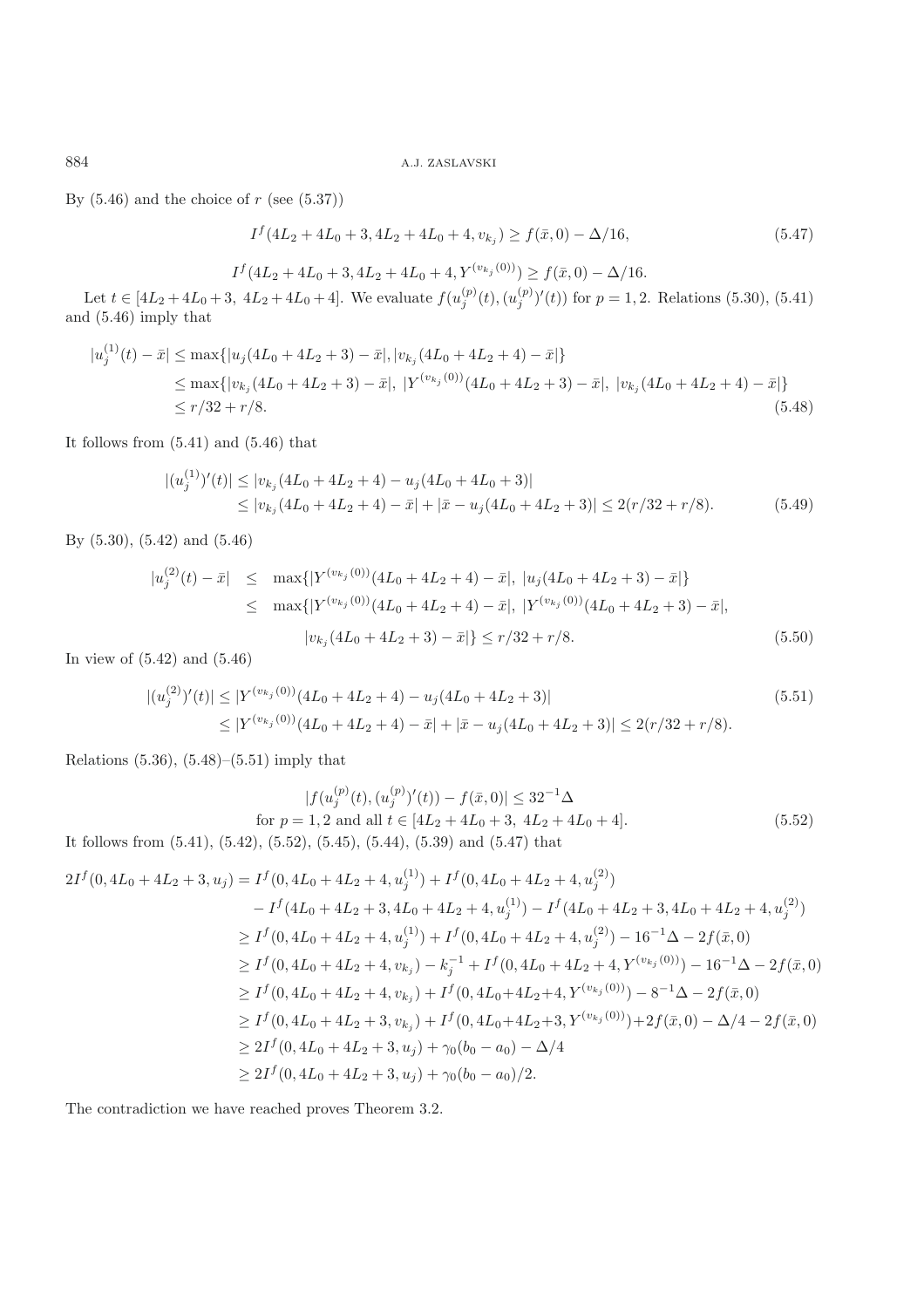### 6. Proof of Proposition 3.1

By (3.3) and (3.5) there exists  $a_0 > a$  such that for each  $x, y \in \mathbb{R}^n$ ,

$$
\bar{L}(x,y) \ge (3/4) \max\{\psi(|x|), \ \psi(|y|)|y|\} - a_0. \tag{6.1}
$$

**Lemma 6.1.** *Let*  $g \in {\{\overline{L}, \overline{f}\}}$  *and let*  $M > 0$ *. Then there exists*  $M_0 > 0$  *such that for each a.c. function*<br> $m_1[0,1] \rightarrow B^n$  extinguing  $\int_0^1 \alpha(x(t), y'(t)) dt < M$  the inequality  $|y(t)| < M$ , halds for all  $t \in [0,1]$  $v : [0,1] \to R^n$  satisfying  $\int_0^1 g(v(t), v'(t)) dt \leq M$  the inequality  $|v(t)| \leq M_0$  holds for all  $t \in [0,1]$ .

*Proof.* In view of (2.1) there exists  $M_1 > 0$  such that

$$
\psi(M_1) > (M + a_0)4\tag{6.2}
$$

and there is  $a_1 > 0$  such that

$$
4^{-1}\psi(t)t \ge t - a_1 \text{ for all } t \ge 0. \tag{6.3}
$$

Choose a number

$$
M_0 > a_0 + a_1 + M + M_1. \tag{6.4}
$$

Assume that an a.c. function  $v : [0, 1] \to \mathbb{R}^n$  satisfies

$$
\int_{0}^{1} g(v(t), v'(t)) \mathrm{d}t \le M. \tag{6.5}
$$

We will show that

 $|v(t)| \leq M_0$  for all  $t \in [0, 1]$ .

Let us assume the contrary. Then there exists  $t_0 \in [0, 1]$  such that

$$
|v(t_0)| > M_0. \t\t(6.6)
$$

If  $|v(t)| \geq M_1$  for all  $\in [0,1]$ , then relations (3.3), (6.1) and (6.2) imply that

$$
M \ge \int_0^1 g(v(t), v'(t)) dt \ge (3/4)\psi(M_1) - a_0.
$$

This contradicts (6.2). The contradiction we have reached proves that there is  $t_1 \in [0, 1]$  such that

$$
|v(t_1)| < M_1.
$$

Clearly,  $t_1 \neq t_0$ . By (6.6), the inequality  $|v(t_1)| < M_1$ , (3.3), (6.1), (6.3) and (6.5),

$$
M_0 - M_1 \le |v(t_0)| - |v(t_1)| \le \left| \int_{t_1}^{t_0} |v'(t)| dt \right| \le \left| \int_{t_1}^{t_0} [a_1 + 4^{-1} \psi(|v'(t)|) |v'(t)|] dt \right|
$$
  

$$
\le a_1 + \left| \int_{t_1}^{t_0} [g(v(t), v'(t)) + a_0] dt \right| \le a_1 + a_0 + \int_0^1 g(v(t), v'(t)) dt \le a_0 + a_1 + M.
$$

This contradicts  $(6.4)$ . The contradiction we have reached proves Lemma 6.1. **Proposition 6.1.** *An a.c. function*  $v : [0, \infty) \to R^n$  *is*  $(\bar{f})$ *-good if and only if* 

$$
\int_0^\infty \bar{L}(v(t),v'(t))\mathrm{d}t := \lim_{T\to\infty} \int_0^T \bar{L}(v(t),v'(t))\mathrm{d}t < \infty.
$$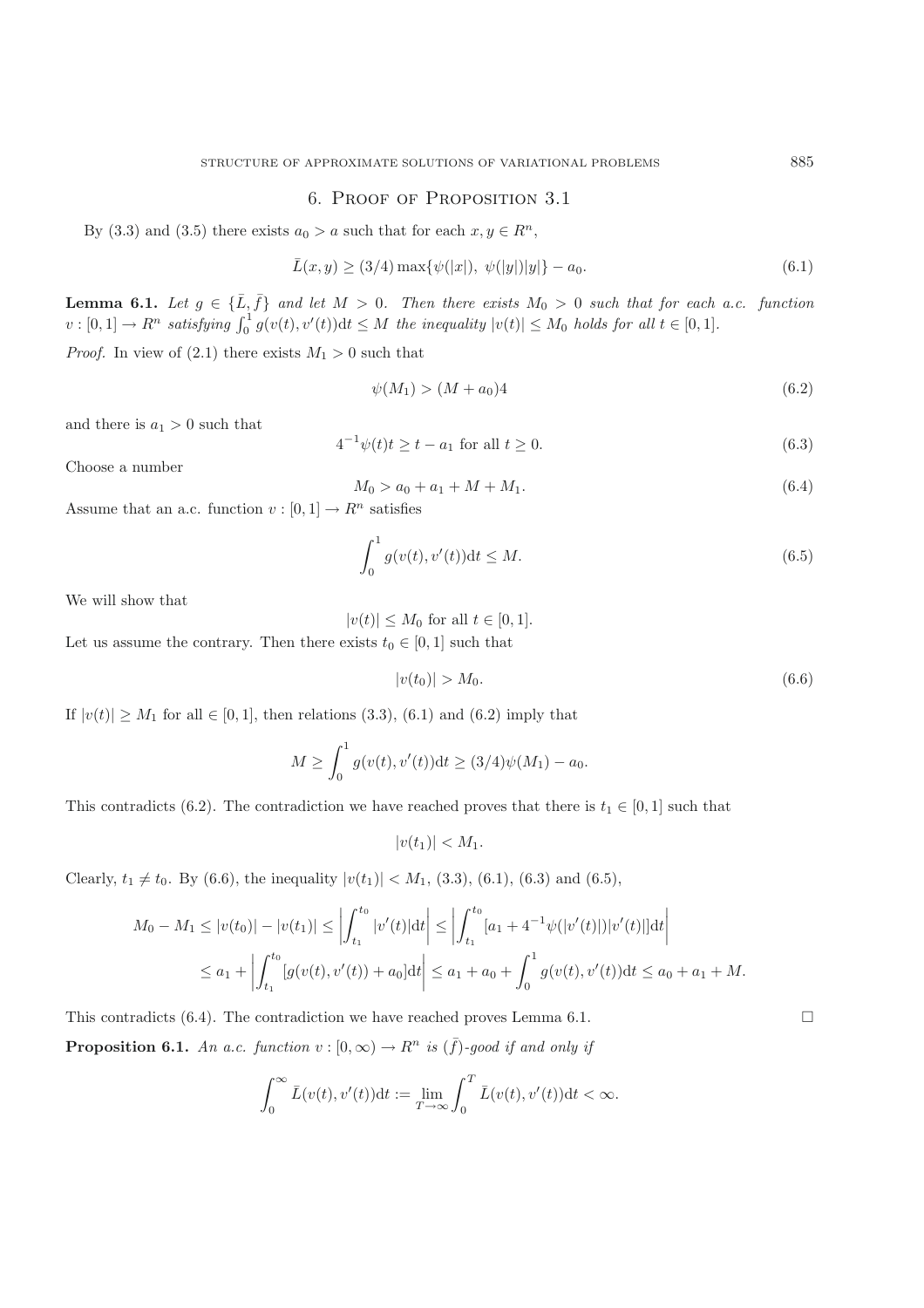*Proof.* Let  $v : [0, \infty) \to \mathbb{R}^n$  be an a.c. function. Then in view of (3.5) for each  $T > 0$ ,

$$
\int_0^T \bar{f}(v(t), v'(t))dt = \int_0^T \bar{L}(v(t), v'(t))dt + T\bar{f}(\bar{x}, 0) - \int_0^T \langle l, v'(t) \rangle dt \n= \int_0^T \bar{L}(v(t), v'(t))dt + T\bar{f}(\bar{x}, 0) - \langle l, v(T) - v(0) \rangle.
$$
\n(6.7)

If v is  $(\bar{f})$ -good, then by Proposition 2.2 the function v is bounded and

$$
\int_0^\infty \bar{L}(v(t), v'(t))dt < \infty. \tag{6.8}
$$

If (6.8) holds, then by Lemma 6.1 the function v is bounded on  $(0, \infty)$  and (6.7) and Proposition 2.2 imply that v is  $(\bar{f})$ -good. Proposition 6.1 is proved.  $\Box$ 

**Proposition 6.2.** *Let*  $x \in \overline{X}$  *and let* an  $(\overline{f})$ *-good function*  $v : [0, \infty) \to R^n$  *satisfies*  $v(0) = x$ *. Then* 

$$
\int_0^\infty \bar{L}(v(t), v'(t)) \mathrm{d}t - \langle l, \bar{x} - x \rangle \ge \pi(x).
$$

*Proof.* Since the function  $\Lambda^{(x)}$  is  $(\bar{f})$ -overtaking optimal it is also  $(\bar{f})$ -good and in view of (3.5), Propositions 6.1 and 2.3,

$$
0 \leq \limsup_{T \to \infty} \left[ \int_0^T \bar{f}(\Lambda^{(x)}(t), (\Lambda^{(x)})'(t)) dt - \int_0^T \bar{f}(v(t), v'(t)) dt \right]
$$
  
= 
$$
\limsup_{T \to \infty} \left[ \int_0^T \bar{L}(\Lambda^{(x)}(t), (\Lambda^{(x)})'(t)) dt - \int_0^T \bar{L}(v(t), v'(t)) dt - \langle l, -x + \Lambda^{(x)}(T) \rangle + \langle l, v(T) - x \rangle \right]
$$
  
= 
$$
\int_0^{\infty} \bar{L}(\Lambda^{(x)}(t), (\Lambda^{(x)})'(t)) dt - \langle l, \bar{x} - x \rangle - \int_0^{\infty} \bar{L}(v(t), v'(t)) dt + \langle l, \bar{x} - x \rangle.
$$

Together with (3.11) this implies that

$$
\int_0^\infty \bar{L}(v(t),v'(t))dt - \langle l,\bar{x}-x\rangle \ge \int_0^\infty \bar{L}(\Lambda^{(x)}(t),(\Lambda^{(x)})'(t))dt - \langle l,\bar{x}-x\rangle = \pi(x).
$$

This completes the proof of Proposition 6.2.

### **Corollary 6.1.**  $\pi(\bar{x})=0$ .

**Proposition 6.3.** *There is*  $M_* > 0$  *such that for each*  $x \in \overline{X}_*$  *satisfying*  $|x| > M_*$  *the inequality*  $\pi(x) \geq 2$ *holds.*

*Proof.* By (2.1) there exists  $M_1 > 0$  such that

$$
\psi(M_1) > a + |\bar{f}(\bar{x}, 0)| + 4. \tag{6.9}
$$

In view of Lemma 6.1 there exists  $M_* > 0$  such that if an a.c. function  $v : [0,1] \to R^n$  satisfies

$$
\int_0^1 \bar{f}(v(t), v'(t))dt \le (|l| + 1)(|\bar{x}| + M_1 + 1) + |\bar{f}(\bar{x}, 0)| + 4,
$$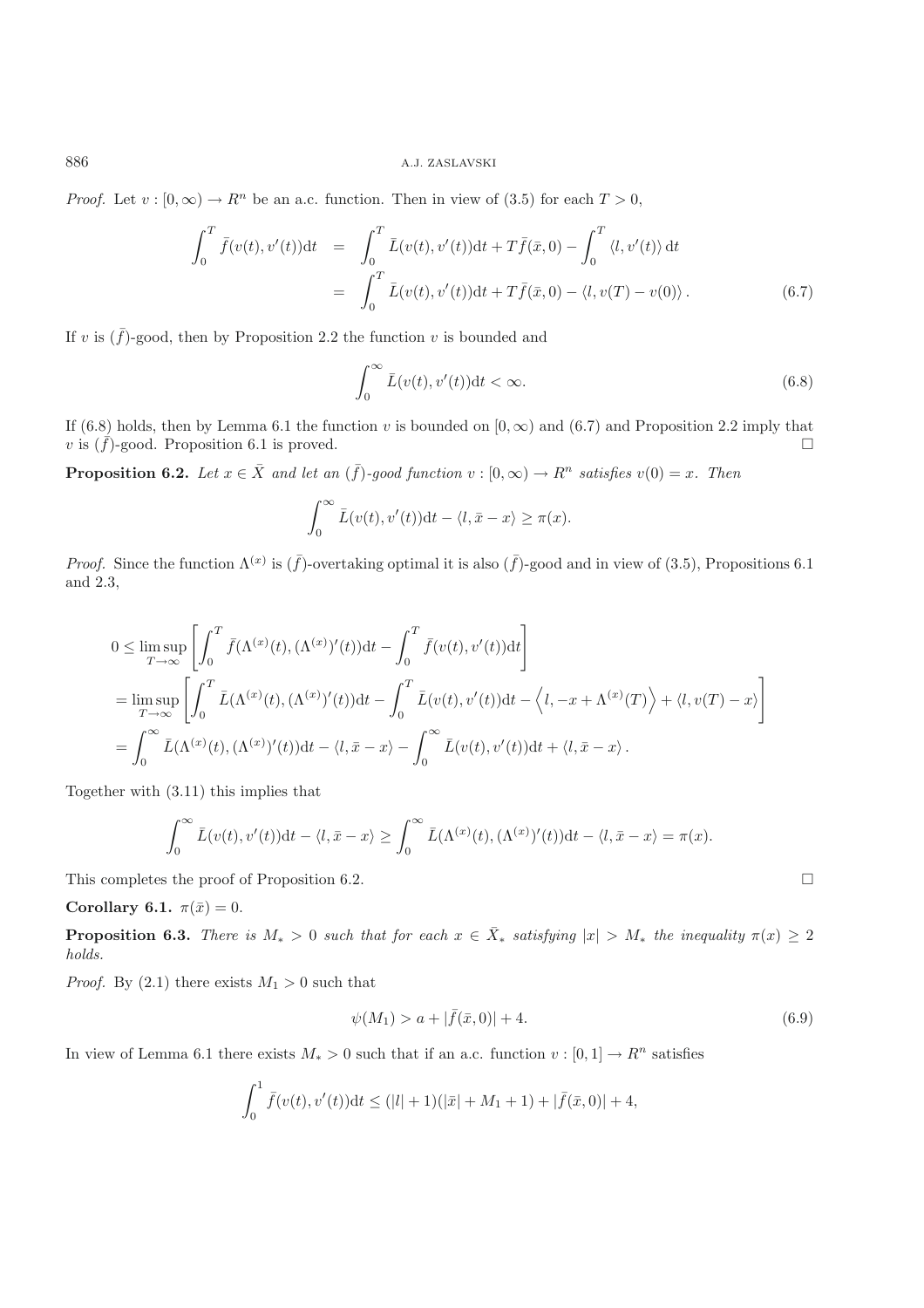then

$$
|v(t)| \le M_* \text{ for all } t \in [0, 1]. \tag{6.10}
$$

Let

$$
\mathbf{y} = \mathbf{y} \tag{3}
$$

 $x \in \bar{X}_*$  and  $|x| > M_*$ . (6.11) Consider an  $(\bar{f})$ -overtaking optimal function  $\Lambda^{(x)} : [0, \infty) \to R^n$  which is also  $(\bar{f})$ -good. It follows from (6.11) and the choice of  $M_*$  (see (6.10)) that

$$
\int_0^1 \bar{f}(\Lambda^{(x)}(t), (\Lambda^{(x)})'(t))dt > (|l|+1)(|\bar{x}|+M_1+1) + |\bar{f}(\bar{x}, 0)|+4.
$$
\n(6.12)

If  $|\Lambda^{(x)}(t)| > M_1$  for each  $t \ge 1$ , then relations (3.3) and (6.9) imply that for each  $t \ge 1$ 

$$
\bar{f}(\Lambda^{(x)}(t), (\Lambda^{(x)})'(t)) - \bar{f}(\bar{x}, 0) \ge \psi(|\Lambda^{(x)}(t)|) - a - \bar{f}(\bar{x}, 0) \ge 4
$$

and

$$
\int_0^T \bar{f}(\Lambda^{(x)}(t), (\Lambda^{(x)})'(t))dt - T\bar{f}(\bar{x}, 0) \to \infty \text{ as } T \to \infty,
$$

a contradiction.

Therefore there is  $S_0 \geq 1$  such that

$$
|\Lambda^{(x)}(S_0)| \le M_1, \ |\Lambda^{(x)}(t)| > M_1 \text{ for each } t \text{ satisfying } 1 \le t < S_0. \tag{6.13}
$$

It follows from (3.3), (6.9) and (6.13) that

$$
\bar{f}(\Lambda^{(x)}(t), (\Lambda^{(x)})'(t)) \ge |\bar{f}(\bar{x}, 0)| \text{ for each } t \text{ such that } 1 \le t < S_0. \tag{6.14}
$$

Then by (3.11), (3.10), (6.14), (3.5), (6.13), (6.12) and Proposition 2.3,

$$
\pi(x) = \int_0^\infty \bar{L}(\Lambda^{(x)}(t), (\Lambda^{(x)})'(t))dt - \langle l, \bar{x} - x \rangle
$$
  
\n
$$
= \lim_{T \to \infty} \int_0^T [\bar{f}(\Lambda^{(x)}(t), (\Lambda^{(x)})'(t)) - \bar{f}(\bar{x}, 0)]dt
$$
  
\n
$$
= \int_0^1 [\bar{f}(\Lambda^{(x)}(t), (\Lambda^{(x)})'(t))]dt - \bar{f}(\bar{x}, 0) + \int_1^{S_0} [\bar{f}(\Lambda^{(x)}(t), (\Lambda^{(x)})'(t)) - \bar{f}(\bar{x}, 0)]dt
$$
  
\n
$$
+ \lim_{T \to \infty} \int_{S_0}^T [\bar{f}(\Lambda^{(x)}(t), (\Lambda^{(x)})'(t)) - \bar{f}(\bar{x}, 0)]dt
$$
  
\n
$$
\geq \int_0^1 \bar{f}(\Lambda^{(x)}(t), (\Lambda^{(x)})'(t))dt - \bar{f}(\bar{x}, 0) + \lim_{T \to \infty} \int_{S_0}^T \bar{L}(\Lambda^{(x)}(t), (\Lambda^{(x)})'(t))dt
$$
  
\n
$$
- \lim_{T \to \infty} \langle l, \Lambda^{(x)}(T) - \Lambda^{(x)}(S_0) \rangle
$$
  
\n
$$
\geq \int_0^1 \bar{f}(\Lambda^{(x)}(t), (\Lambda^{(x)})'(t))dt - \bar{f}(\bar{x}, 0) - |l|(|\bar{x}| + M_1) > 4.
$$

This completes the proof of Proposition 6.3.

Let  $M_* > 4$  be as guaranteed by Proposition 6.3. Namely

$$
\pi(x) \ge 2 \text{ for each } x \in \bar{X}_* \text{ satisfying } |x| \ge M_*.
$$
\n
$$
(6.15)
$$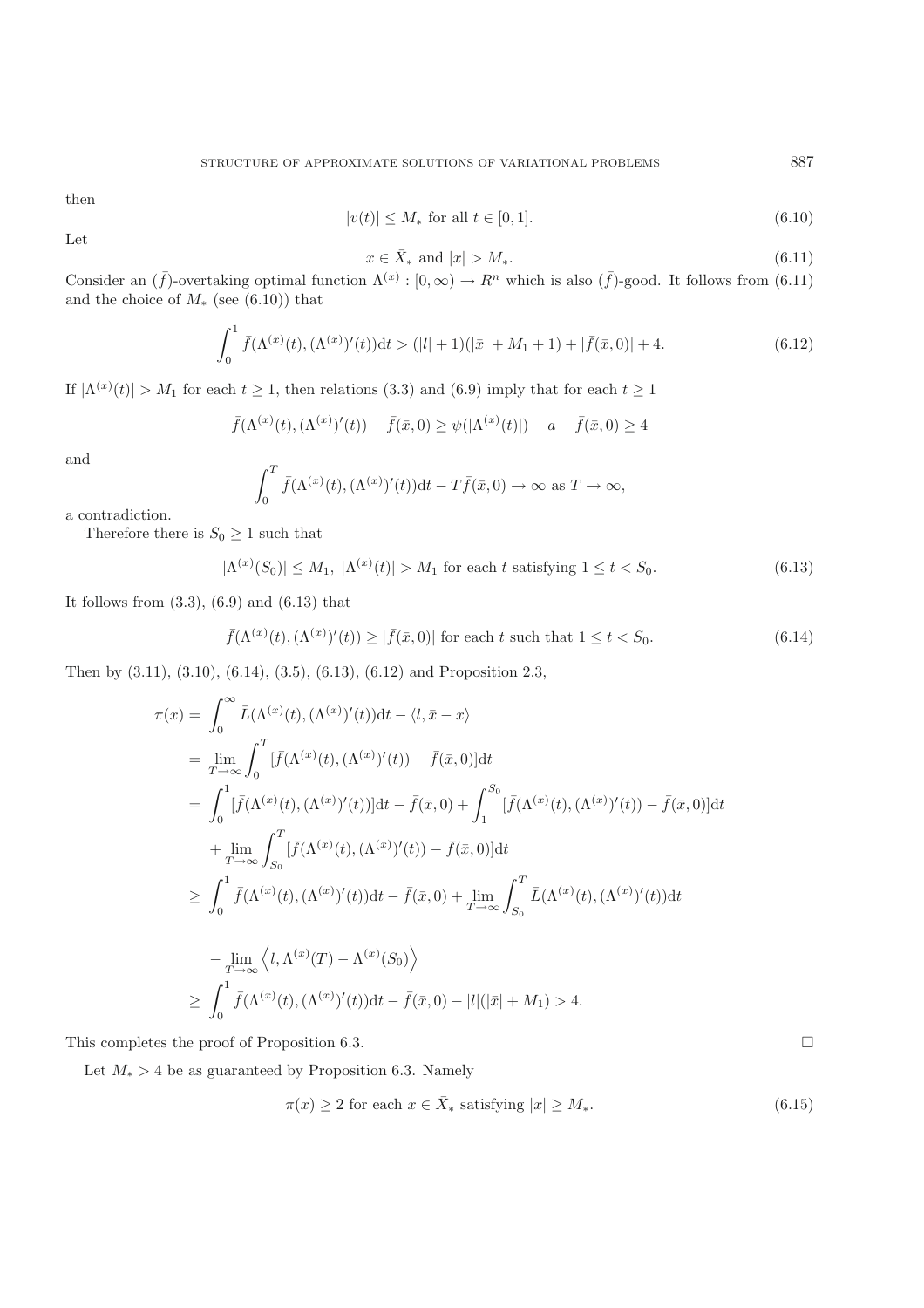**Proposition 6.4.** *There is*  $\tilde{M} > M_*$  *such that for each*  $x \in \overline{X}_* \setminus \overline{X}_{\tilde{M}}$  *the inequality*  $\pi(x) \ge 2$  *holds.* 

*Proof.* By Proposition 4.2 there exists  $\overline{M} > M_*$  such that for each  $T > 0$  and each a.c. function  $v : [0, T] \to R^n$ which satisfies

$$
|v(0)| \le M_* + 1, \ I^{\bar{f}}(0,T,v) \le T\bar{f}(\bar{x},0) + 4 \tag{6.16}
$$

the following inequality holds:

$$
|v(t)| \le \bar{M} \text{ for all } t \in [0, T]. \tag{6.17}
$$

Choose a number

$$
\tilde{M} > M_* + \bar{M} + 2 + |l|(|\bar{x}| + M_*) 2\bar{M}.
$$
\n(6.18)

Let  $x \in \bar{X}_* \setminus \bar{X}_{\tilde{M}}$ . If  $|x| > M_*$ , then in view of (6.15)  $\pi(x) \geq 2$ . Assume that

$$
|x| \le M_*.\tag{6.19}
$$

In order to complete the proof of the Proposition it is sufficient to show that  $\pi(x) \geq 2$ . Let us assume that

$$
\pi(x) < 2. \tag{6.20}
$$

Relations (3.10) and (3.11) imply that

$$
\pi(x) = \int_0^\infty \bar{L}(\Lambda^{(x)}(t), (\Lambda^{(x)})'(t))dt - \langle l, \bar{x} - x \rangle = \lim_{T \to \infty} [I^{\bar{f}}(0, T, \Lambda^{(x)}) - Tf(\bar{x}, 0)].\tag{6.21}
$$

By (6.20) and (6.21) for all large enough  $T$ ,  $I^{\bar{f}}(0,T,\Lambda^{(x)}) \le Tf(\bar{x},0) + 2$ . Combined with (6.19) and the choice of  $\bar{M}$  (see (6.16) and (6.17)) this implies that of  $\overline{M}$  (see (6.16) and (6.17)) this implies that

$$
|\Lambda^{(x)}(t)| \le \bar{M} \text{ for all } t \in [0, \infty). \tag{6.22}
$$

It follows from  $(6.19)$ – $(6.21)$  that

$$
\int_0^\infty \bar{L}(\Lambda^{(x)}(t), (\Lambda^{(x)})'(t))dt < 2 + |l|(|\bar{x}| + M_*).
$$

Together with (3.5), (6.22) and (6.18) this inequality implies that for each  $T > 0$ 

$$
I^{\bar{f}}(0,T,\Lambda^{(x)}) - Tf(\bar{x},0) = \int_0^T \bar{L}(\Lambda^{(x)}(t),(\Lambda^{(x)})'(t))dt - \langle l,\Lambda^{(x)}(T) - x \rangle
$$
  
< 
$$
< 2 + |l|(|\bar{x}| + M_*) + |l|2\bar{M} < \tilde{M}.
$$

By this inequality and (6.18) and (6.19)  $x \in \bar{X}_{\tilde{M}}$ , a contradiction. The contradiction we have reached proves that  $\pi(x) > 2$ . Proposition 6.5 is proved that  $\pi(x) \geq 2$ . Proposition 6.5 is proved.  $\Box$ 

**Proposition 6.5.** *For any*  $M > 0$  *the function*  $\pi : \bar{X}_M \to \mathbb{R}^1$  *is lower semicontinuous.* 

*Proof.* Let  $M > 0$ ,  $\{x_k\}_{k=1}^{\infty} \subset \bar{X}_M$ ,  $x \in \bar{X}_M$  and  $\lim_{k \to \infty} x_k = x$ . We will show that  $\pi(x) \leq \liminf_{k \to \infty} \pi(x_k)$ .<br>We may assume that there exists a finite  $\lim_{k \to \infty} \pi(x_k)$ . By (3.10) and (3.11) for each inte We may assume that there exists a finite  $\lim_{k\to\infty} \pi(x_k)$ . By (3.10) and (3.11) for each integer  $k \ge 1$ 

$$
\pi(x_k) = \int_0^\infty \bar{L}(\Lambda^{(x_k)}(t), (\Lambda^{(x_k)})'(t))dt - \langle l, \bar{x} - x_k \rangle
$$
  
= 
$$
\lim_{T \to \infty} [I^{\bar{f}}(0, T, \Lambda^{(x_k)}) - Tf(\bar{x}, 0)].
$$
 (6.23)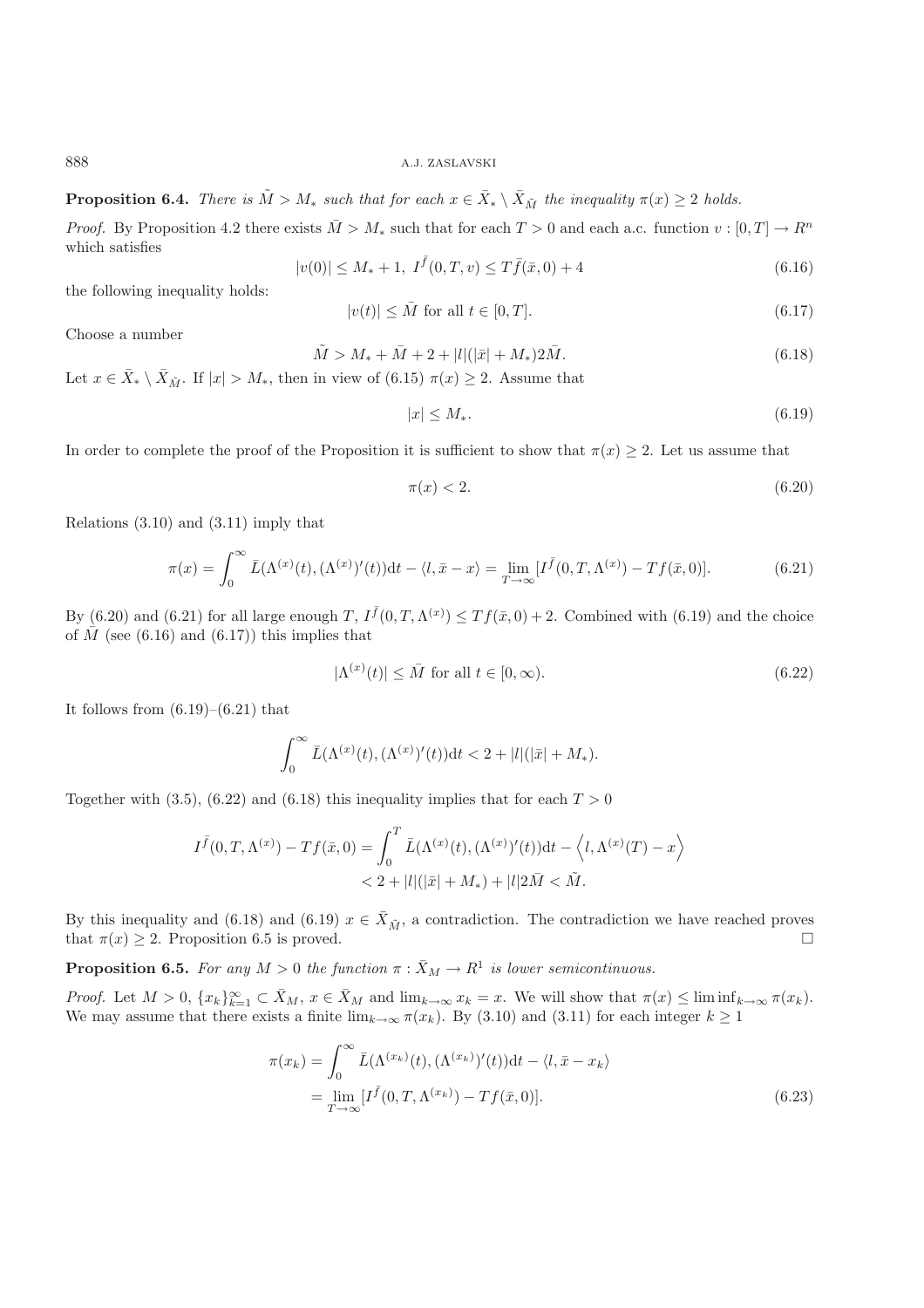We have

$$
|x| \le M \text{ and } |x_k| \le M \text{ for all integers } k \ge 1. \tag{6.24}
$$

Let  $k \ge 1$  be an integer. Since  $x_k \in \overline{X}_M$  there exists an a.c. function  $v : [0, \infty) \to R^n$  such that

$$
v(0) = x_k, \ I^{\bar{f}}(0, T, v) - Tf(\bar{x}, 0) \le M \text{ for all } T > 0.
$$
 (6.25)

Since the function  $\Lambda^{(x_k)}$  is  $(\bar{f})$ -overtaking optimal (6.25) implies that

$$
\lim_{T \to \infty} [I^{\bar{f}}(0,T,\Lambda^{(x_k)}) - Tf(\bar{x},0)] - M \le \limsup_{T \to \infty} [I^{\bar{f}}(0,T,\Lambda^{(x_k)}) - Tf(\bar{x},0) - (I^f(0,T,v) - Tf(\bar{x},0))] \le 0.
$$

Thus

$$
\lim_{T \to \infty} (I^{\bar{f}}(0, T, \Lambda^{(x_k)}) - Tf(\bar{x}, 0)) \le M \text{ for all integers } k \ge 1.
$$
\n(6.26)

In view of Proposition 4.2, (6.24) and (6.26) there exists  $M_0 > 0$  such that

$$
|\Lambda^{(x_k)}(t)| \le M_0 \text{ for all } t \in [0, \infty) \text{ and all integers } k \ge 1.
$$
 (6.27)

It follows from (6.26), (6.27) and Proposition 2.1 that there exists  $M_1 > 0$  such that for each integer  $k \ge 1$  and each  $T > 0$ ,

$$
I^{\bar{f}}(0,T,\Lambda^{(x_k)}) \le Tf(\bar{x},0) + M_1.
$$
\n(6.28)

By (6.27), (6.28) and Proposition 4.1 there exists a strictly increasing sequence of natural numbers  ${k_i}_{i=1}^{\infty}$  and  $k_i$ an a.c. function  $u : [0, \infty) \to \mathbb{R}^n$  such that for each integer  $m \geq 1$ ,

$$
\Lambda^{(x_{k_i})}(t) \to u(t) \text{ as } i \to \infty \text{ uniformly on } [0, m], \tag{6.29}
$$

$$
I^{\bar{f}}(0,m,u) \leq \liminf_{i \to \infty} I^{\bar{f}}(0,m,\Lambda^{(x_{k_i})}).
$$

Relation (6.29) implies that

$$
u(0) = \lim_{i \to \infty} \Lambda^{(x_{k_i})}(0) = \lim_{i \to \infty} x_{k_i} = x.
$$
 (6.30)

In view of (3.5), (3.11) and (6.29) for each integer  $m \ge 1$ 

$$
\int_0^m \bar{L}(u(t), u'(t))dt = \int_0^m \bar{f}(u(t), u'(t))dt - m\bar{f}(\bar{x}, 0) + \langle l, u(m) - u(0) \rangle
$$
  
\n
$$
\leq \liminf_{i \to \infty} \left[ I^{\bar{f}}(0, m, \Lambda^{(x_{k_i})}) - m\bar{f}(\bar{x}, 0) + \langle l, \Lambda^{(x_{k_i})}(m) - \Lambda^{(x_{k_i})}(0) \rangle \right]
$$
  
\n
$$
= \liminf_{i \to \infty} \int_0^m \bar{L}(\Lambda^{(x_{k_i})}(t), (\Lambda^{(x_{k_i})})'(t))dt \leq \liminf_{i \to \infty} \int_0^{\infty} \bar{L}(\Lambda^{(x_{k_i})}(t), (\Lambda^{(x_{k_i})})'(t))dt
$$
  
\n
$$
\leq \liminf_{i \to \infty} [\pi(x_{k_i}) + \langle l, \bar{x} - x_{k_i} \rangle] = \liminf_{i \to \infty} \pi(x_{k_i}) + \langle l, \bar{x} - x \rangle.
$$

This implies that

$$
\int_0^\infty \bar{L}(u(t), u'(t)) dt - \langle l, \bar{x} - x \rangle \leq \liminf_{i \to \infty} \pi(x_{k_i}).
$$

Combined with Proposition 6.2 this implies that  $\pi(x) \leq \liminf_{i \to \infty} \pi(x_{k_i})$ . Proposition 6.6 is proved. **Proposition 6.6.** *Let*  $y, z \in \overline{X}_*$ *,*  $y \neq z$  *and let*  $\alpha \in (0, 1)$ *. Then*  $\pi(\alpha y + (1 - \alpha)z) < \alpha \pi(y) + (1 - \alpha)\pi(z)$ *.*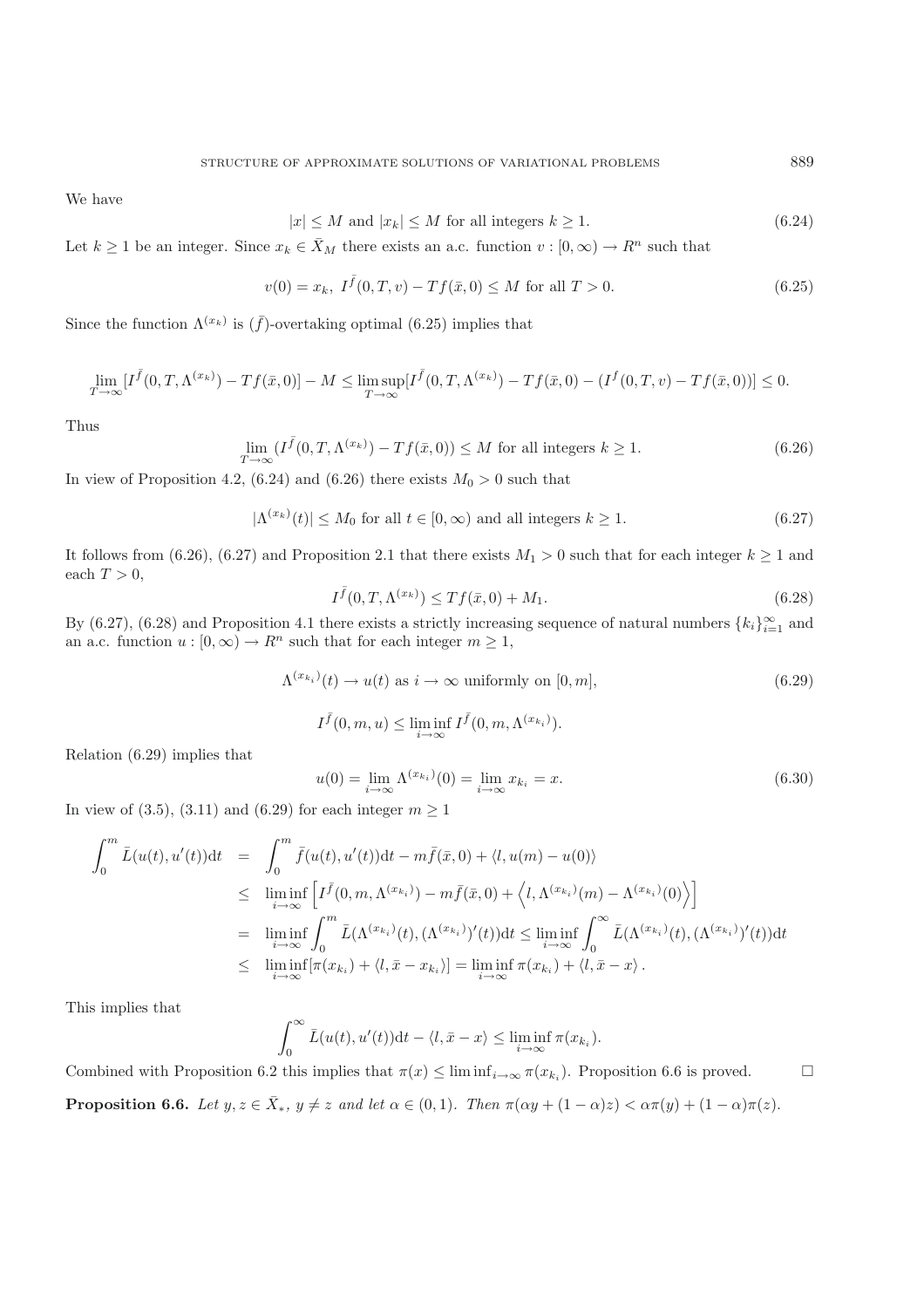*Proof.* Since  $y, z \in \bar{X}_*$  the functions  $\Lambda^{(y)}$  and  $\Lambda^{(z)}$  are  $(\bar{f})$ -good. In view of Proposition 2.2 the function  $\Omega^{(y)} + (1-\alpha)\Lambda^{(z)}$  is also  $\bar{f}$  good. Since the integrand  $\bar{f}$  is convex we have that for a  $\alpha\Lambda^{(y)} + (1-\alpha)\Lambda^{(z)}$  is also  $\bar{f}$ -good. Since the integrand  $\bar{L}$  is convex we have that for all  $t \ge 0$ 

$$
\bar{L}(\alpha \Lambda^{(y)}(t) + (1 - \alpha) \Lambda^{(z)}(t), \alpha (\Lambda^{(y)})'(t) + (1 - \alpha) (\Lambda^{(z)})'(t)) \le \alpha \bar{L}(\Lambda^{(y)}(t), (\Lambda^{(y)})'(t)) + (1 - \alpha) \bar{L}(\Lambda^{(z)}(t), (\Lambda^{(z)})'(t)).
$$

The relation  $y \neq z$  implies that for all positive t which are close enough to zero,  $\Lambda^{(y)}(t) \neq \Lambda^{(z)}(t)$  and

$$
\bar{L}(\alpha \Lambda^{(y)}(t) + (1 - \alpha) \Lambda^{(z)}(t), \alpha (\Lambda^{(y)})'(t) + (1 - \alpha) (\Lambda^{(z)})'(t)) \alpha \bar{L}(\Lambda^{(y)}(t), (\Lambda^{(y)})'(t)) + (1 - \alpha) \bar{L}(\Lambda^{(z)}(t), (\Lambda^{(z)})'(t)).
$$

The inequalities above imply that

$$
\int_0^\infty \bar{L}(\alpha \Lambda^{(y)}(t) + (1 - \alpha) \Lambda^{(z)}(t)), \alpha (\Lambda^{(y)})'(t) + (1 - \alpha) (\Lambda^{(z)})'(t) dt \n\alpha \int_0^\infty \bar{L}(\Lambda^{(y)}(t), (\Lambda^{(y)})'(t)) dt + (1 - \alpha) \int_0^\infty \bar{L}(\Lambda^{(z)}(t), (\Lambda^{(z)})'(t)) dt.
$$
\n(6.31)

By (6.31), Proposition 6.2 and (3.11)

$$
\pi(\alpha y + (1 - \alpha)z) \leq \int_0^\infty \bar{L}(\alpha \Lambda^{(y)}(t) + (1 - \alpha) \Lambda^{(z)}(t), \alpha(\Lambda^{(y)})'(t) + (1 - \alpha)(\Lambda^{(z)})'(t))dt
$$

$$
- \langle l, \bar{x} - \alpha y - (1 - \alpha)z \rangle < \alpha \left[ \int_0^\infty \bar{L}(\Lambda^{(y)}(t), (\Lambda^{(y)})'(t))dt - \langle l, \bar{x} - y \rangle \right]
$$

$$
+ (1 - \alpha) \left[ \int_0^\infty \bar{L}(\Lambda^{(z)}(t), (\Lambda^{(z)})'(t))dt - \langle l, \bar{x} - z \rangle \right]
$$

$$
= \alpha \pi(y) + (1 - \alpha)\pi(z).
$$

Proposition 6.6 is proved.

Now Proposition 3.1 follows from Propositions 6.4–6.6 and Corollary 4.1.

# 7. Proof of Theorem 3.3

 $\Box$ 

Let  $v : [0, T] \to R^n$  be an a.c. function. Put

$$
\bar{v}(t) = v(T - t), t \in [0, T].
$$

It is clear that

$$
\int_0^T \bar{f}(\bar{v}(t), \bar{v}'(t)) dt = \int_0^T f(\bar{v}(t), -\bar{v}'(t)) dt
$$
  
= 
$$
\int_0^T f(v(T-t), v'(T-t)) dt = \int_0^T f(v(t), v'(t)) dt.
$$

The following lemma is an important ingredient in the proof of Theorem 3.3.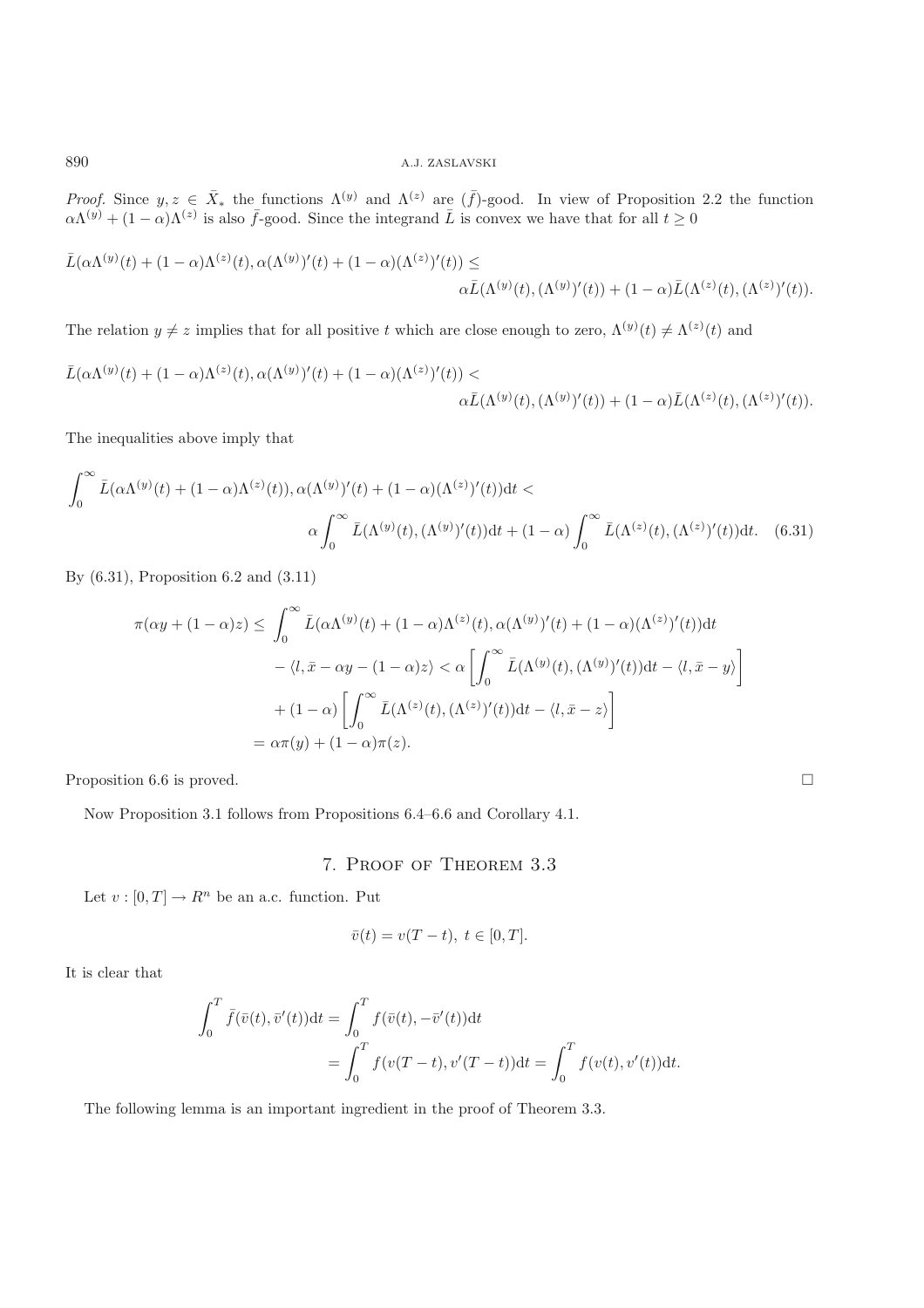**Lemma 7.1.** *Let*  $\epsilon$ , *M be a pair of positive numbers and let*  $L_1$  *be a natural number. Then there exist a natural*<br>*number*  $L_2$  *and*  $\delta > 0$  *such that for each*  $T > L_2$  *and each a.c. function y*:  $[0, T] \rightarrow R^n$ *number*  $L_2$  *and*  $\delta > 0$  *such that for each*  $T \geq L_2$  *and each a.c. function*  $v : [0, T] \rightarrow R^n$  *which satisfies* 

$$
|v(0)| \le M, \int_0^T \bar{L}(v(t), v'(t))dt + \langle l, -\bar{x} + v(0) \rangle \le \pi(x_*) + \delta
$$
\n(7.1)

*the inequality*  $|v(t) - \Lambda^{(x_*)}(t)| \leq \epsilon$  *holds for all*  $t \in [0, L_1]$ *.* 

*Proof.* Let us assume the contrary. Then for each natural number k there exist  $T_k \geq k$  and an a.c. function  $v_k : [0, T_k] \to R^n$  such that

$$
M \ge |v_k(0)|, \int_0^{T_k} \bar{L}(v_k(t), v'_k(t))dt - \langle l, \bar{x} - v_k(0) \rangle \le \pi(x_*) + k^{-1}, \tag{7.2}
$$

$$
\sup\{|v_k(t) - \Lambda^{(x^*)}(t)| : t \in [0, L_1]\} > \epsilon. \tag{7.3}
$$

We will show that there exists a subsequence  $\{v_{k_i}\}_{i=1}^{\infty}$  which converges uniformly on any bounded subinterval<br> $[0, \infty)$  to an  $(\bar{f})$ -overtaking optimal function  $v$  satisfying  $v(0) = x$ of  $[0, \infty)$  to an  $(\bar{f})$ -overtaking optimal function v satisfying  $v(0) = x_*$ .

By Proposition 4.2 (with  $f = \overline{L}$ ) and (7.2) there is  $M_0 > 0$  such that

$$
|v_k(t)| \le M_0 \text{ for all } t \in [0, T_k] \text{ and all integers } k \ge 1.
$$
 (7.4)

In view of Proposition 4.2 (with  $f = \overline{L}$ ), (7.2) and (7.4) there exist a strictly increasing sequence of natural numbers  $\{k_i\}_{i=1}^{\infty}$  and an a.c. function  $v : [0, \infty) \to \mathbb{R}^n$  such that for each integer  $m \ge 1$ 

$$
v_{k_i}(t) \to v(t) \text{ as } i \to \infty \text{ uniformly on } [0, m], \tag{7.5}
$$

$$
\int_0^m \bar{L}(v(t), v'(t))dt \le \liminf_{i \to \infty} \int_0^m \bar{L}(v_{k_i}(t), v'_{k_i}(t))dt.
$$
  
y that  

$$
|v(0)| \le M.
$$
 (7.6)

Relations  $(7.2)$  and  $(7.5)$  imply

It follows from (7.2) and (7.5) that for each integer  $m \geq 1$ ,

$$
\int_0^m \bar{L}(v(t), v'(t))dt \le \liminf_{i \to \infty} \int_0^{T_{k_i}} \bar{L}(v_{k_i}(t), v'_{k_i}(t))dt
$$
  
 
$$
\le \liminf_{i \to \infty} [\pi(x_*) + k_i^{-1} + \langle l, \bar{x} - v_{k_i}(0) \rangle] = \pi(x_*) + \langle l, \bar{x} - v(0) \rangle.
$$

This implies that

$$
\int_0^\infty \bar{L}(v(t), v'(t))dt + \langle l, v(0) - \bar{x} \rangle \le \pi(x_*).
$$
\n(7.7)

By (7.7) and Proposition 6.1, v is an  $(\bar{f})$ -good function. Proposition 6.2 and (7.7) imply that

$$
\pi(v(0)) \leq \int_0^\infty \bar{L}(v(t), v'(t)) \mathrm{d}t - \langle l, \bar{x} - v(0) \rangle \leq \pi(x_*)
$$

 $v(0) = x_*$ 

In view of the choice of  $x<sub>*</sub>$  (see (3.12) and (3.13)), (3.5) and Proposition 2.3

$$
\pi(x_*) = \int_0^\infty \bar{L}(v(t), v'(t))dt - \langle l, \bar{x} - x_* \rangle = \lim_{T \to \infty} [I^{\bar{f}}(0, T, v) - Tf(\bar{x}, 0)].
$$
\n(7.8)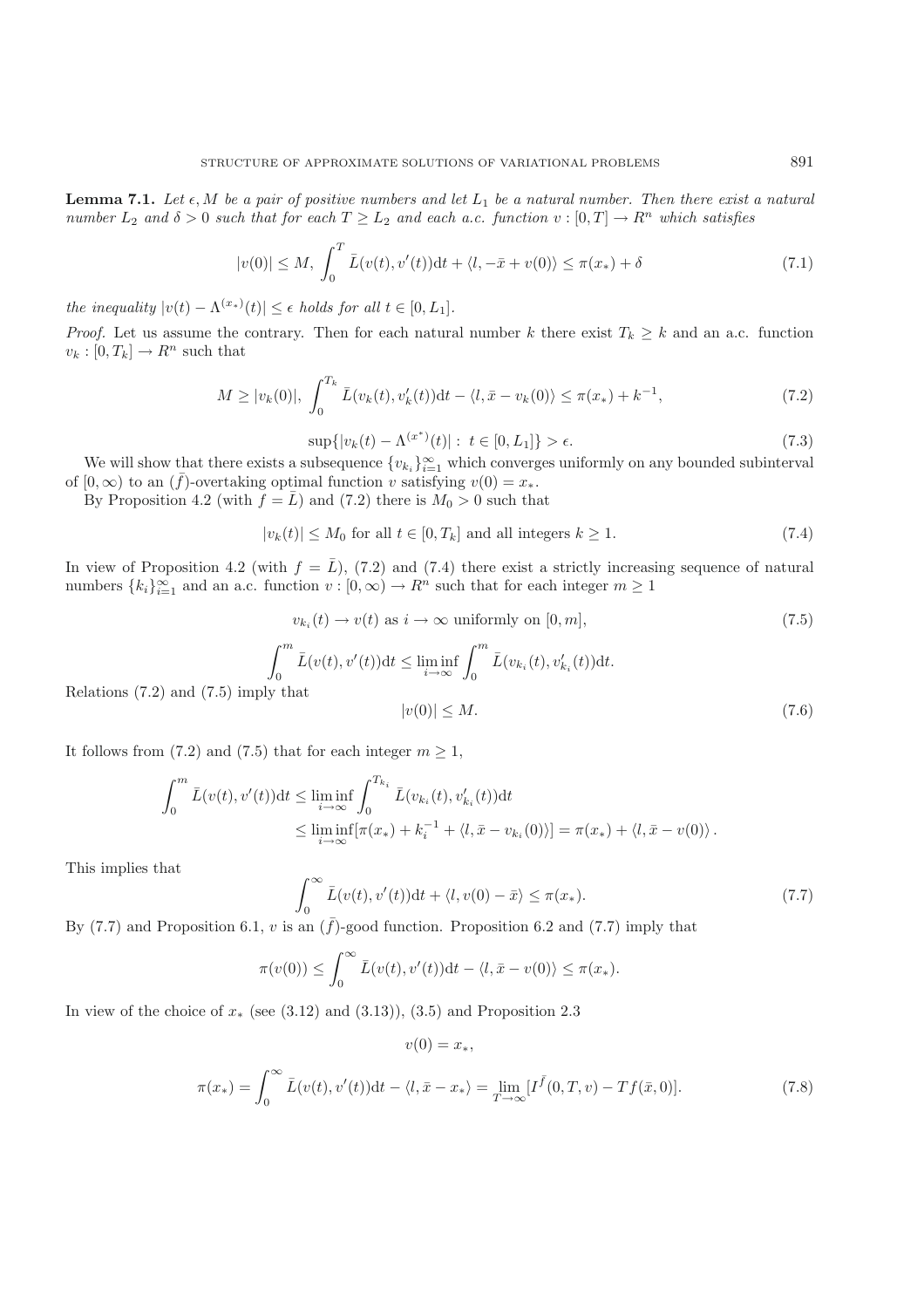It follows from (7.8), (3.10) and (3.11) that v is an  $(\bar{f})$ -overtaking optimal function. Together with Theorem 3.1 this implies that

$$
v(t) = \Lambda^{(x_*)}(t) \text{ for all } t \in [0, \infty). \tag{7.9}
$$

 $\Box$ 

By (7.5) and (7.9) for each sufficiently large integers  $i \ge 1$ ,

$$
\sup\{|v_{k_i}(t) - \Lambda^{(x_*)}(t)| : t \in [0, L_1]\} < \epsilon/2.
$$

This contradicts (7.3). The contradiction we have reached proves Lemma 7.1.

*Proof of Theorem* 3.3. We will choose the constants  $\delta$  and  $L_2$ . First we choose  $\bar{r} \in (0, 4^{-1})$  such that

$$
\{(x,y) \in R^n \times R^n : |x - \bar{x}| \le 4\bar{r}, |y| \le 4\bar{r}\} \subset \text{dom}(f). \tag{7.10}
$$

By Proposition 4.2 there is  $M_0 > M$  such that for each  $T > 0$  and each a.c. function  $u : [0, T] \to R^n$  which satisfies

$$
|u(0)| \le M, \ I^f(0,T,u) \le Tf(\bar{x},0) + M + 2 \tag{7.11}
$$

the following inequality holds:

$$
|u(t)| \le M_0, \ t \in [0, T]. \tag{7.12}
$$

Lemma 7.1 implies that there exist a natural number  $L_{12} > L_1$  and  $\delta_0 > 0$  such that the following property holds: holds:

(P1) For each  $T \ge L_{12}$  and each a.c. function  $u : [0, T] \to R^n$  satisfying

$$
|u(0)| \le M_0
$$
,  $\int_0^T \bar{L}(u(t), u'(t))dt + \langle l, -\bar{x} + u(0) \rangle \le \pi(x_*) + \delta_0$ 

the inequality  $|u(t) - \Lambda^{(x_*)}(t)| \leq \epsilon$  holds for all  $t \in [0, L_1]$ .<br>In view of Proposition 4.3 there exists  $\delta_t \in (0, 1)$  such that

In view of Proposition 4.3 there exists  $\delta_1 \in (0,1)$  such that for each a.c. function  $u : [0,1] \to \mathbb{R}^n$  satisfying

$$
|u(0) - \bar{x}|, |u(1) - \bar{x}| \le \delta_1
$$

the inequality

$$
I^f(0,1,u) \ge f(\bar{x},0) - \delta_0/16\tag{7.13}
$$

holds. Since f is continuous at  $(\bar{x}, 0)$  there exists a positive number  $\delta_2$  such that:

$$
|f(\xi_1, \xi_2) - f(\bar{x}, 0)| \le \delta_0/16
$$
 for all  $(\xi_1, \xi_2) \in R^n \times R^n$  satisfying

$$
|\xi_1 - \bar{x}| \le 2\delta_2, \ |\xi_2| \le 2\delta_2; \tag{7.14}
$$

$$
2(|l|+1)\delta_2 < \delta_0/16 \text{ and } \delta_2 < \min\{\bar{r}, \delta_1\}.
$$
\n
$$
\tag{7.15}
$$

By Theorem 2.2 there exist an integer  $L_{13} > L_{12}$  and a positive number  $\delta < \delta_2$  such that the following property holds: holds:

(P2) If a number  $T > 2L_{13}$  and if an a.c. function  $u : [0, T] \to R^n$  satisfies

$$
u(0) \in X_M, \ I^f(0,T,u) \le \sigma(f,T,u(0)) + \delta,
$$

then

$$
|u(t) - \bar{x}| \le \delta_2, \ t \in [L_{13}, T - L_{13}].
$$

In view of Proposition 2.3 there is a natural number  $L_2 > L_{13}$  such that

$$
|\Lambda^{(x_*)}(t) - \bar{x}| \le \delta_2 \text{ for all numbers } t \ge L_2. \tag{7.16}
$$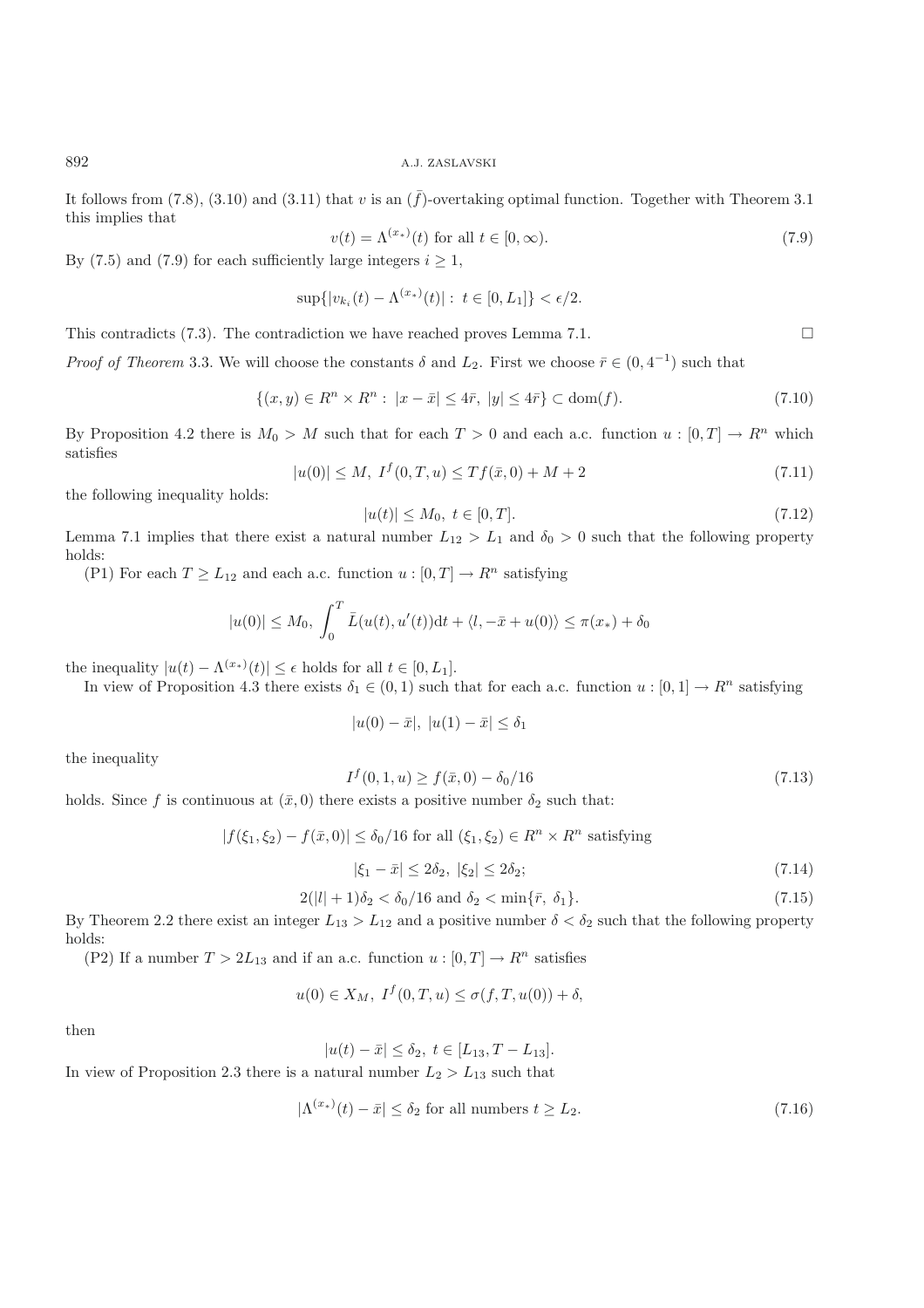Thus we have chosen the constants  $L_2$  and  $\delta$ .

Let  $T > 2L_2$  and let an a.c. function  $v : [0, T] \to R^n$  satisfies

$$
v(0) \in X_M, \ I^f(0, T, v) \le \sigma(f, T, v(0)) + \delta. \tag{7.17}
$$

We will show that

$$
|v(T-t) - \Lambda^{(*)}(t)| \le \epsilon \text{ for all } t \in [0, L_1].
$$
\n(7.18)

It follows from (7.17) and the definition of  $X_M$  that there is an a.c. function  $u : [0, \infty) \to \mathbb{R}^n$  such that

$$
u(0) = v(0) \text{ and } I^f(0, T, u) - Tf(\bar{x}, 0) \le M \text{ for all } T > 0.
$$
 (7.19)

Relations (7.17) and (7.19) imply that

$$
I^{f}(0,T,v) \leq I^{f}(0,T,u) + \delta \leq Tf(\bar{x},0) + M + 1.
$$
\n(7.20)

Together with the choice of  $M_0$  (see (7.11) and (7.12)) and (7.17) this implies that

$$
|v(t)| \le M_0 \text{ for all } t \in [0, T]. \tag{7.21}
$$

By the property (P2) and (7.17),

$$
|v(t) - \bar{x}| \le \delta_2 \text{ for all } t \in [L_{13}, T - L_{13}].
$$
 (7.22)

Define

$$
y(t) = v(t), \ t \in [0, T - L_2 - 1], \ y(t) = \Lambda^{(x_*)}(T - t), \ t \in [T - L_2, T],
$$
  
\n
$$
y(t) = v(T - L_2 - 1) + (t - (T - L_2 - 1))[\Lambda^{(x_*)}(L_2) - v(T - L_2 - 1)],
$$
  
\n
$$
t \in (T - L_2 - 1, T - L_2).
$$
\n(7.23)

Relations (7.16), (7.22) and (7.23) imply that for all  $t \in [T - L_2 - 1, T - L_2]$ ,

$$
|y(t) - \bar{x}| \le \max\{|v(T - L_2 - 1) - \bar{x}|, |\Lambda^{(x_*)}(L_2) - \bar{x}|\} \le \delta_2, |y'(t)| \le 2\delta_2.
$$
 (7.24)

By (7.24) and the choice of  $\delta_2$  (see (7.14)) for all  $t \in [T - L_2 - 1, T - L_2]$ ,

$$
|f(y(t), y'(t)) - f(\bar{x}, 0)| \le \delta_0/16, \tag{7.25}
$$

$$
|I^f(T - L_2 - 1, T - L_2, y) - f(\bar{x}, 0)| \le \delta_0/16.
$$

In view of (7.22) and the choice of  $\delta_1$  (see (7.13))  $I^f(T - L_2 - 1, T - L_2, v) \ge f(\bar{x}, 0) - \delta_0/16$ . It follows from this inequality (7.17) and (7.23) that this inequality, (7.17) and (7.23) that

$$
\delta \ge I^f(0, T, v) - I^f(0, T, y)
$$
  
=  $I^f(0, T - L_2 - 1, v) + I^f(T - L_2 - 1, T - L_2, v) + I^f(T - L_2, T, v)$   
 $- I^f(0, T - L_2 - 1, y) - I^f(T - L_2 - 1, T - L_2, y) - I^f(T - L_2, T, y)$   
 $\ge f(\bar{x}, 0) - \delta_0/16 - (f(\bar{x}, 0) + \delta_0/16)$   
 $+ I^f(T - L_2, T, v) - I^f(T - L_2, T, y)$   
 $\ge -\delta_0/8 + \int_{T - L_2}^T f(v(t), v'(t)) dt - \int_0^{L_2} \bar{f}(\Lambda^{(x_*)}(t), (\Lambda^{(x_*)})'(t)) dt.$  (7.26)